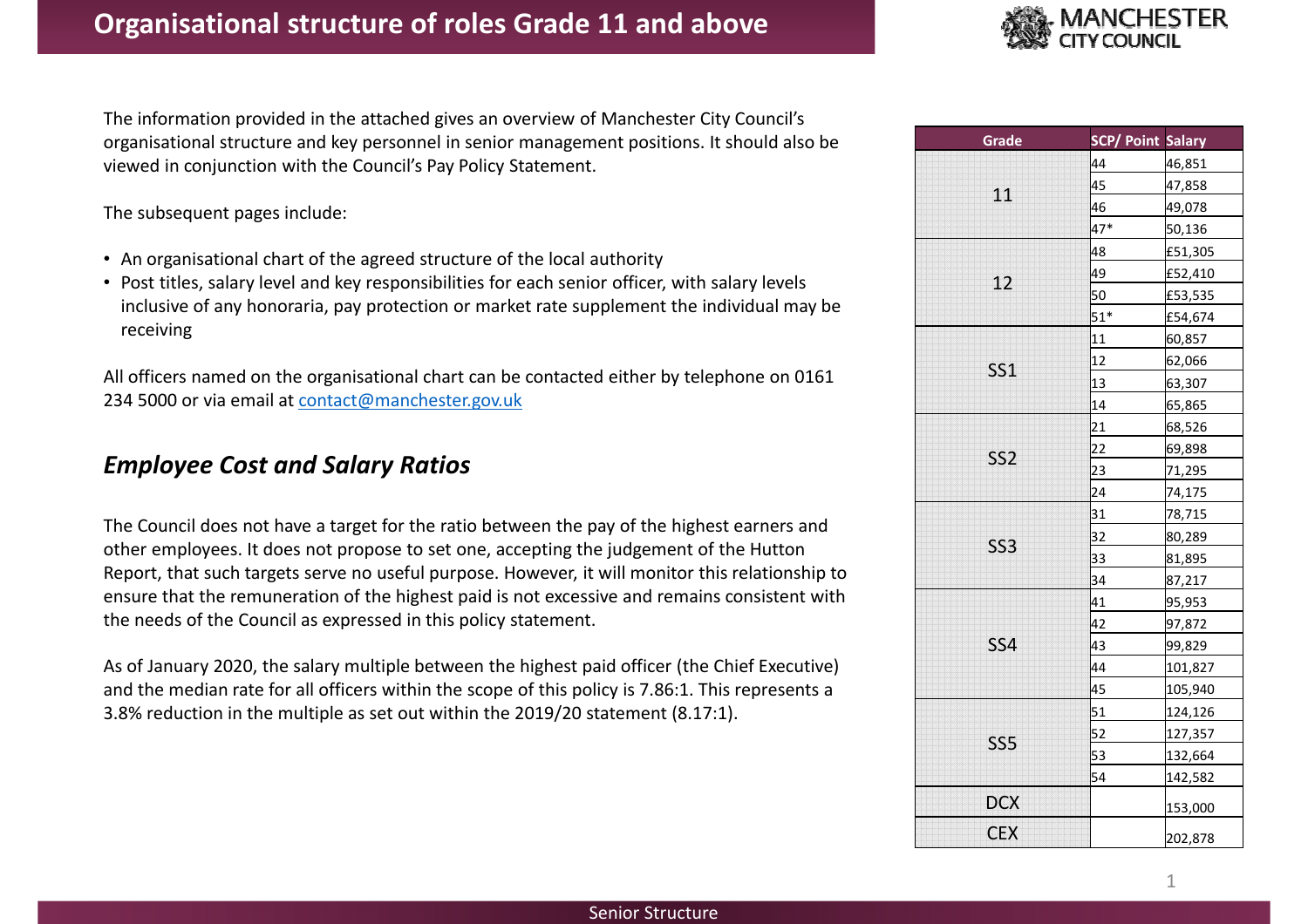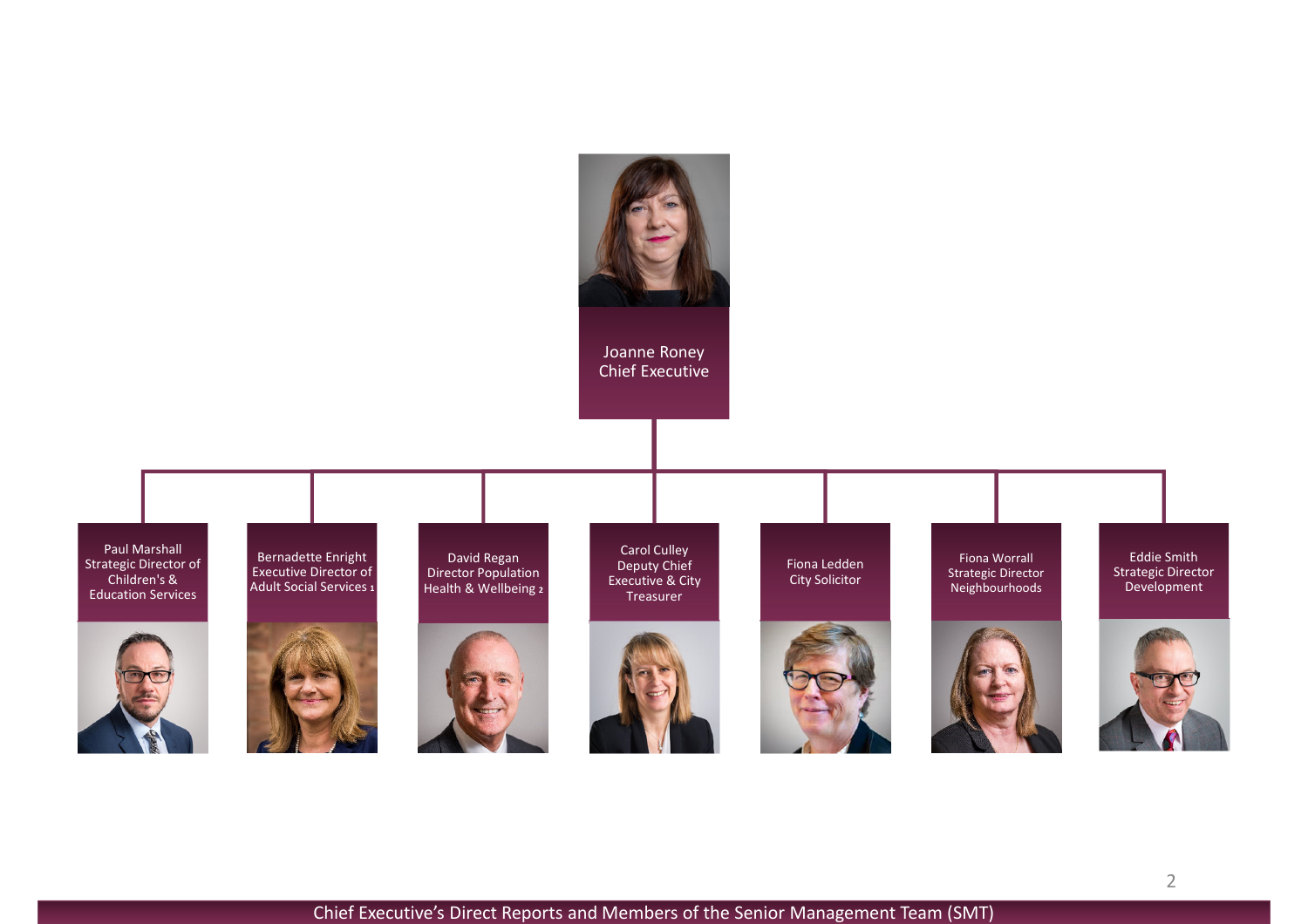

Children's and Education Services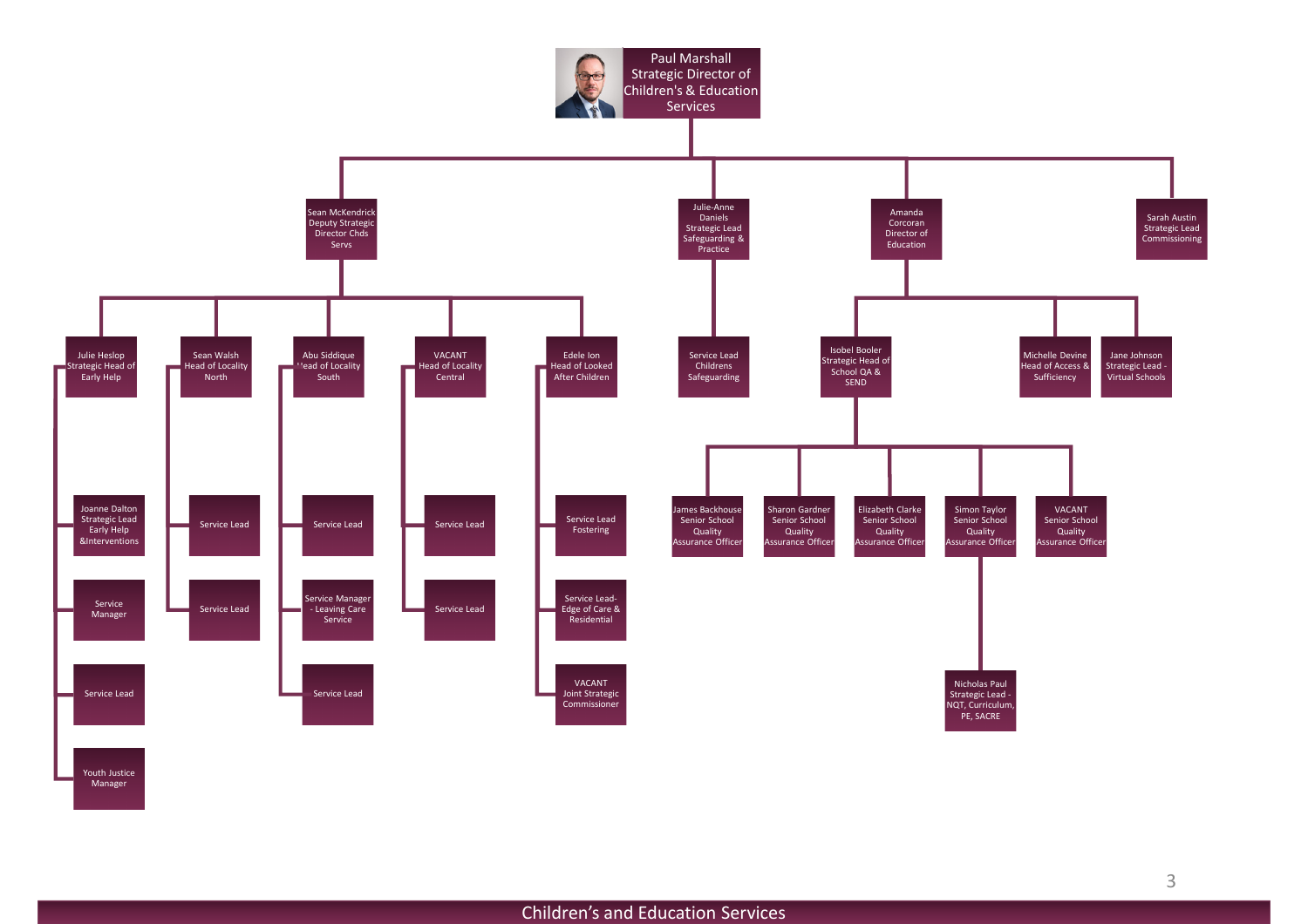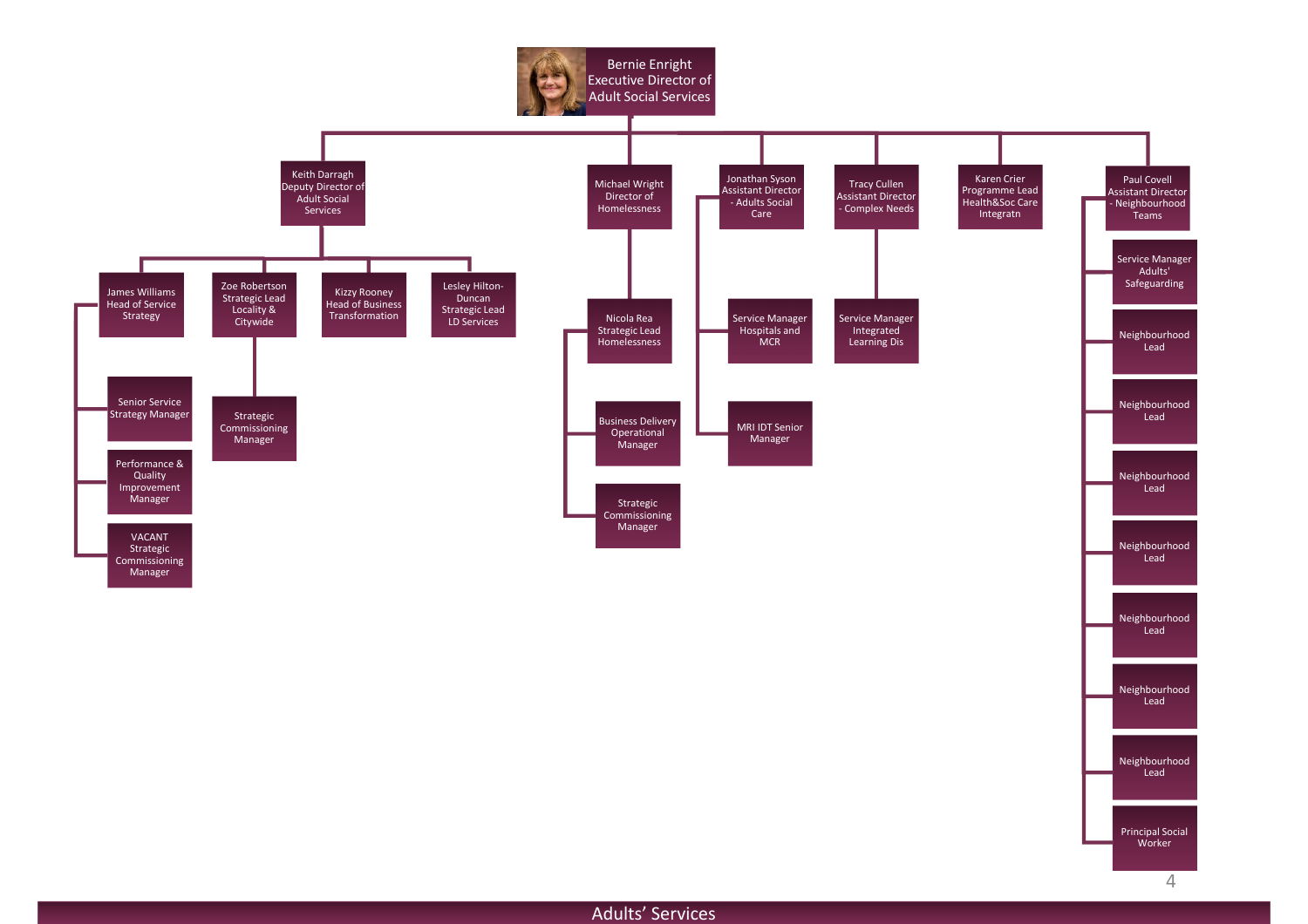

 $\sim 10$ These posts are deployed as part of the Manchester Health and Care Commissioning Function (MHCC) المراسي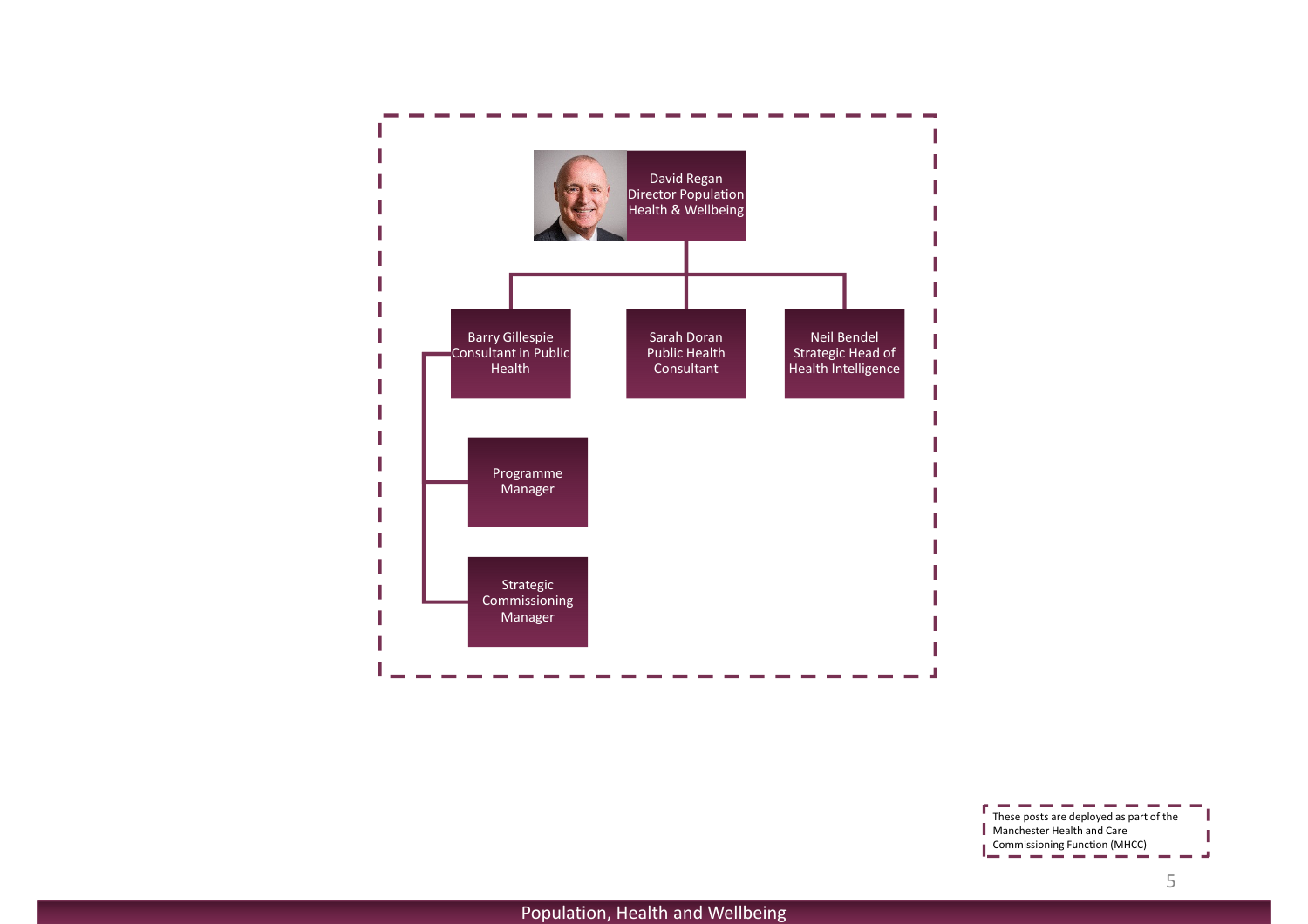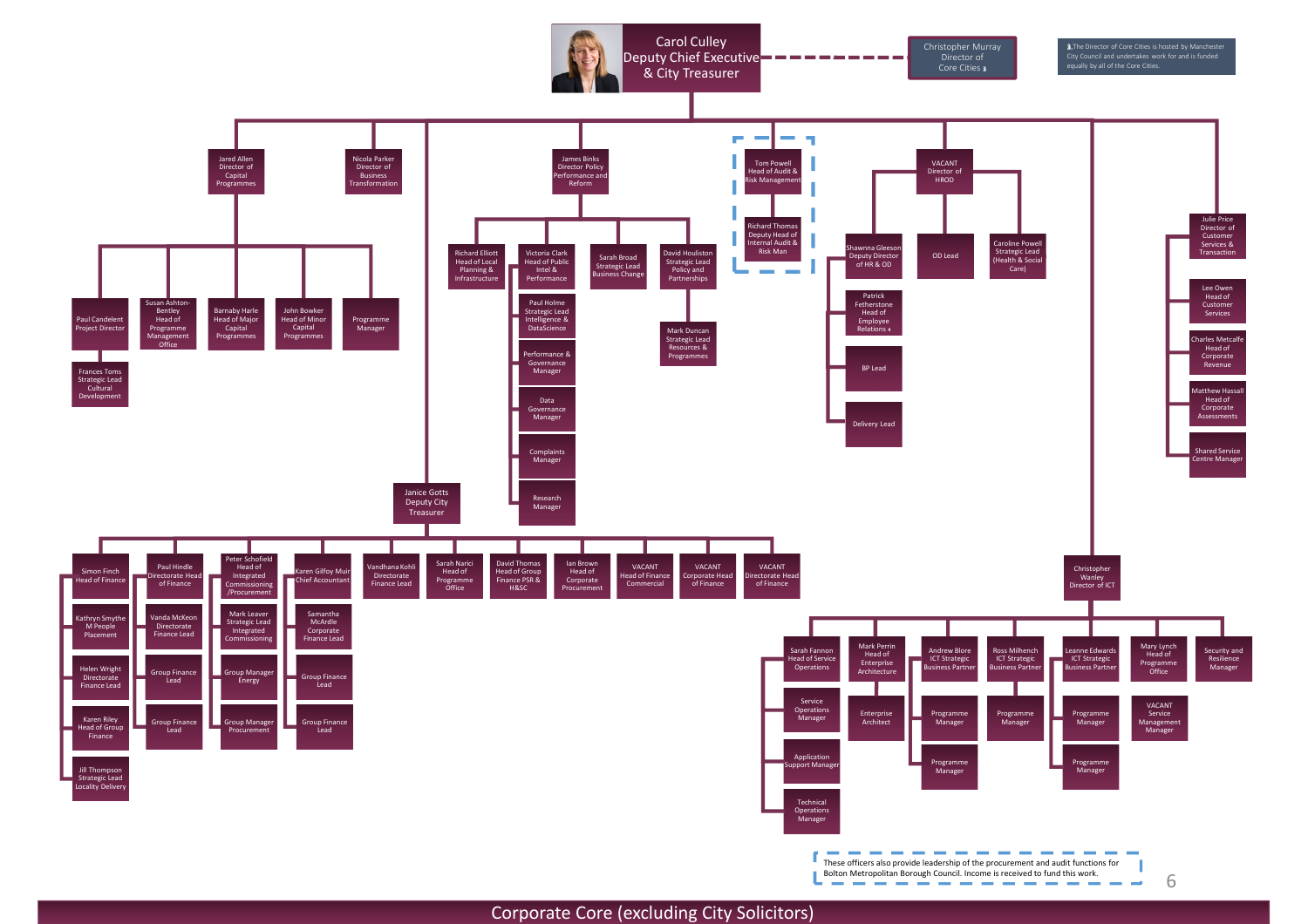

The Council's Legal Services department also provides the legal services function for Salford City Council and childcare legal services for Rochdale Metropolitan Borough Council. Income is received to fund this work.ال س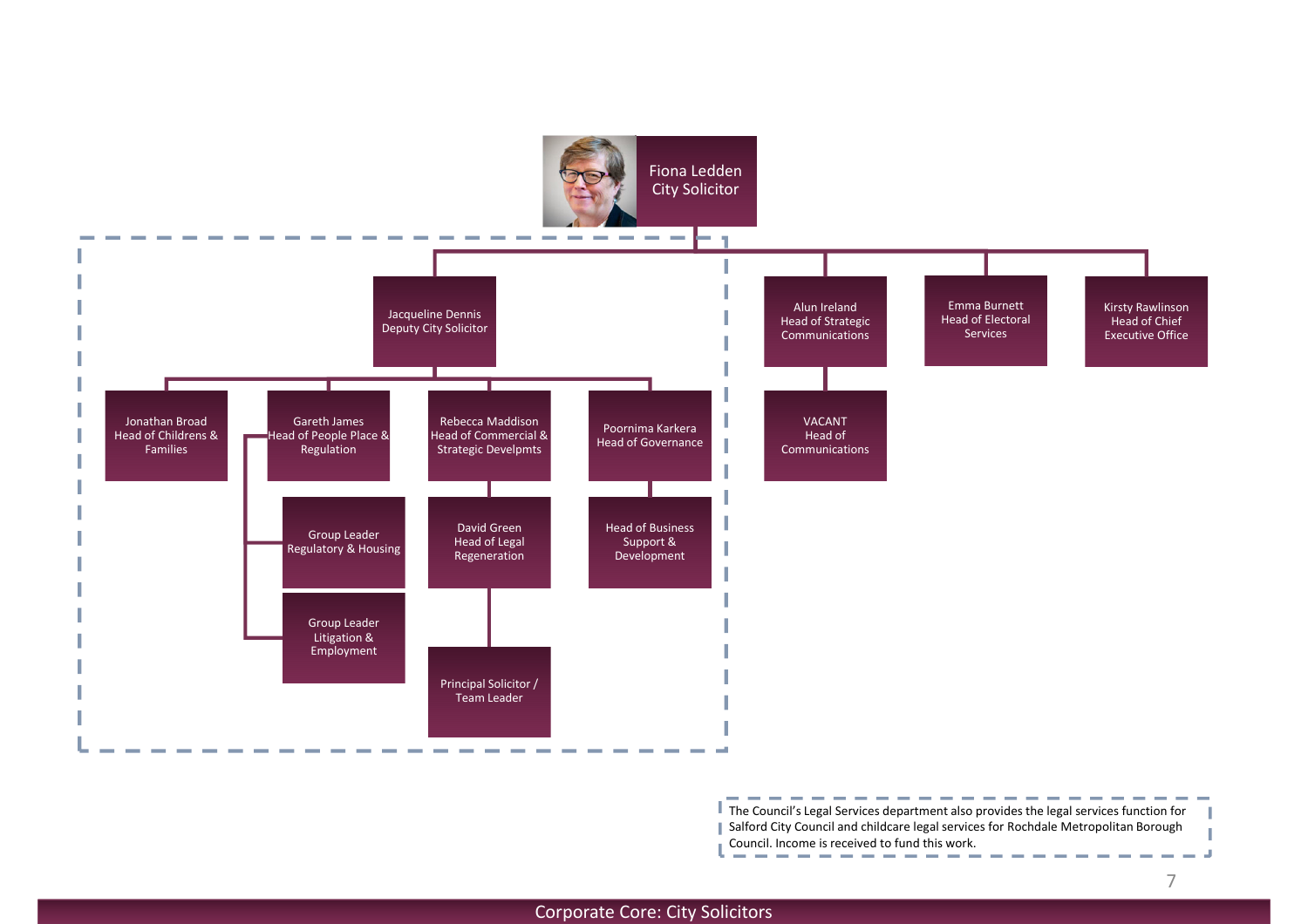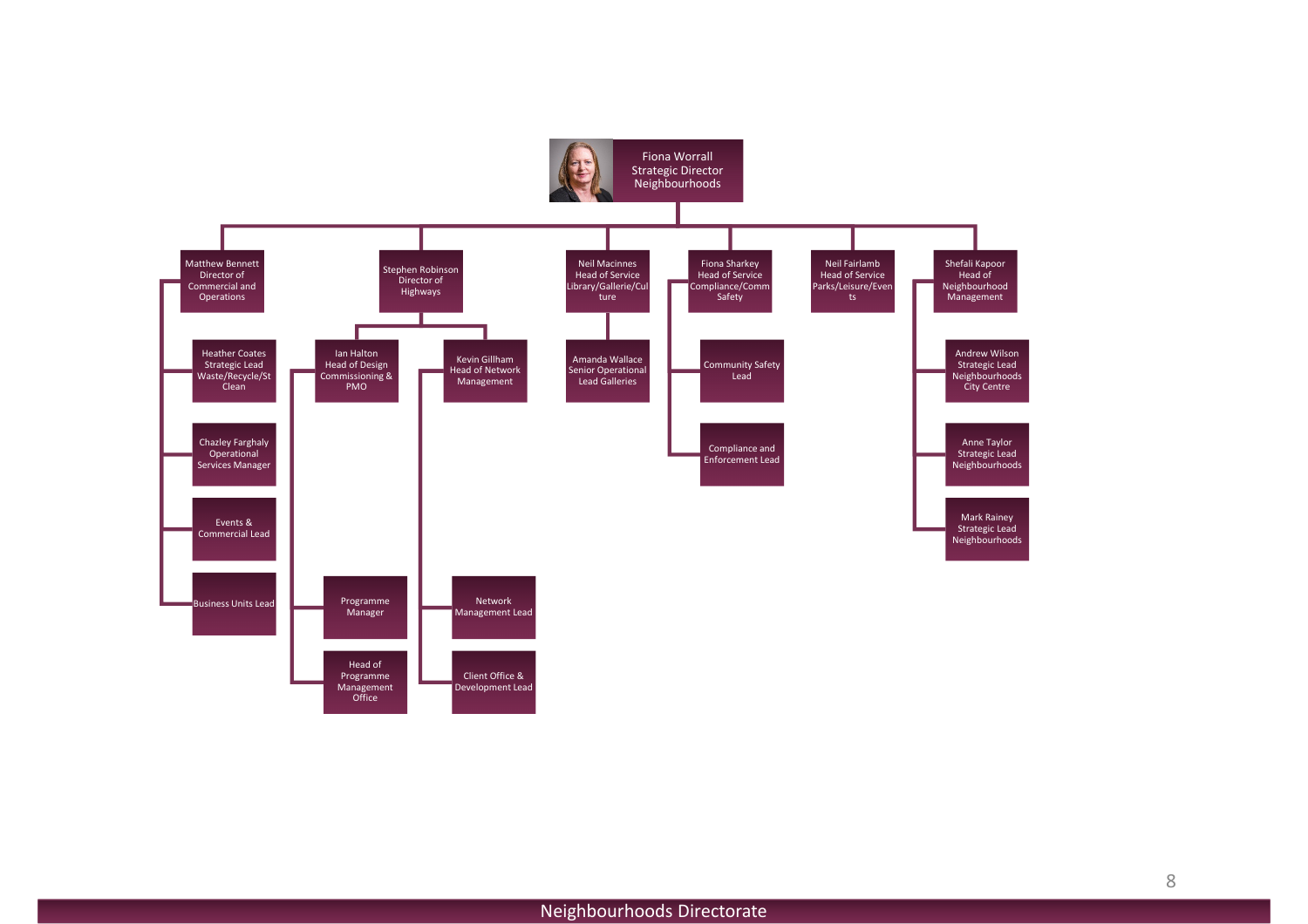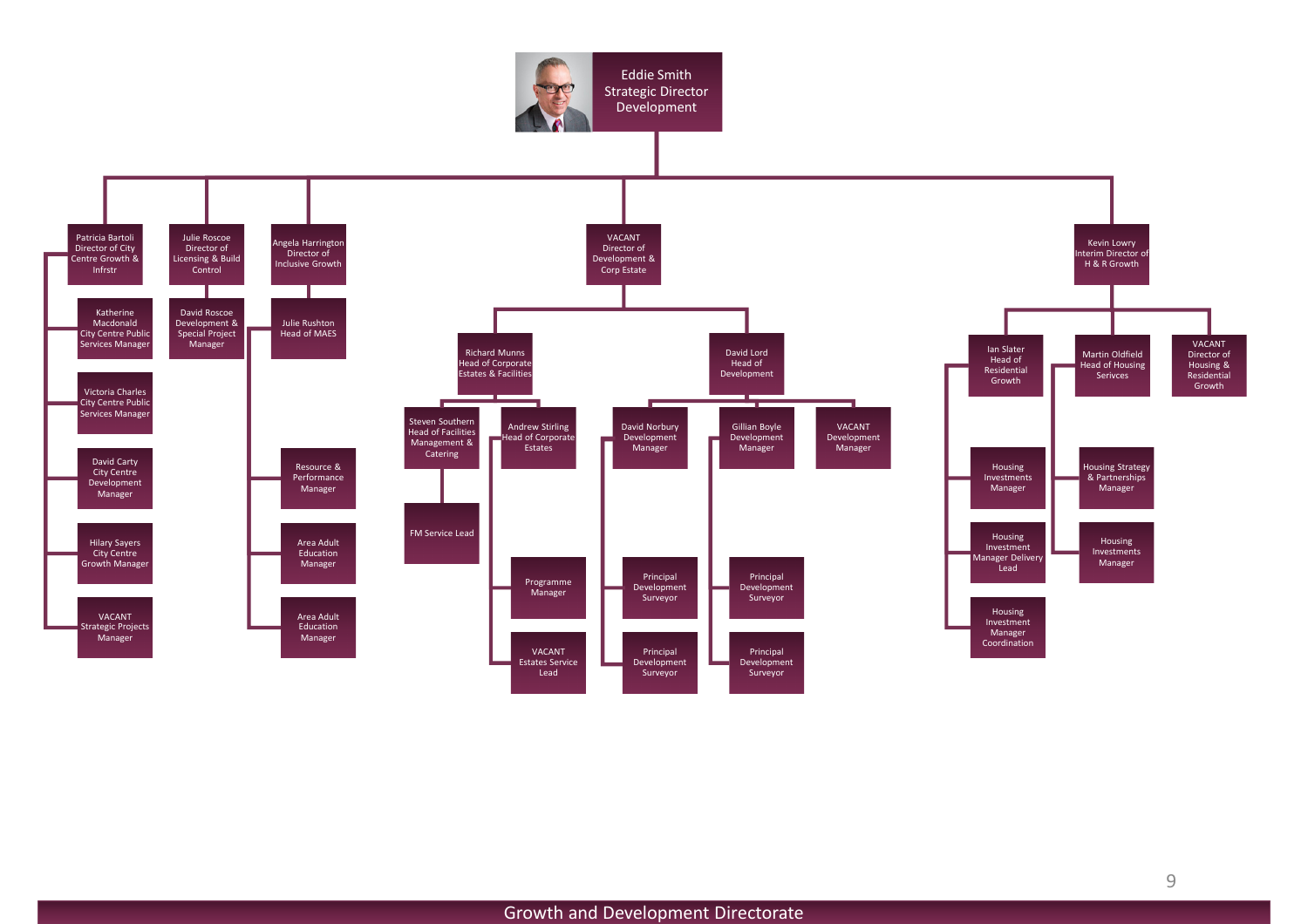## **Scope**

The information published is accurate and inclusive of all those staff directly employed by Manchester City Council, It does not include:

- •Staff employed by a third party contracted to work for the authority
- Staff on secondment to the authority, whose rate of pay is not determined by the Authority•
- Staff on secondment from the authority whose rate of pay is not determined by the Authority and whose salary details and published elsewhere•
- •All staff working in schools

In accordance with the Local Authorities (Data Transparency) Code 2015, this document contains details of posts at Grade 11, for which the upper limit of the salary banding exceeds the annual remuneration threshold of £50,000. However, these posts are only presented in the tables of posts (pages 10 through 36 of this document), and have not been included in the structure charts owing to the visual impracticalities of displaying a further level of the structure.

#### **Structure validity**

The structure presented herein is reflective of the organisational structure as at 31<sup>st</sup> March 2020.

#### **Footnotes from the organisational structure chart**

- 1. The Executive Director Adult Social Services sits on the Manchester Local Care Organisation and Single Commissioning Function Leadership Teams reporting to the Chief Executive of the Manchester Local Care Organisation and Chief Officer of the Single Commissioning Function. The post also has a reporting line to the Council's Chief Executive in relation to their statutory Local Authority duties.
- 2. The Director of Population Health and Wellbeing sit on the Single Commissioning Function Leadership Team reporting to the Chief Officer of the Single Commissioning Function. The post also has a reporting lines to the Council's Chief Executive in relation to their statutory Local Authority duties.
- 3. The Director of Core Cities is hosted by Manchester City Council and undertakes work for and is funded equally by all of the Core Cities.
- 4. The individuals in these posts work part-time hours and therefore do not receive individual remuneration at the same level as the declared 1 FTE salary.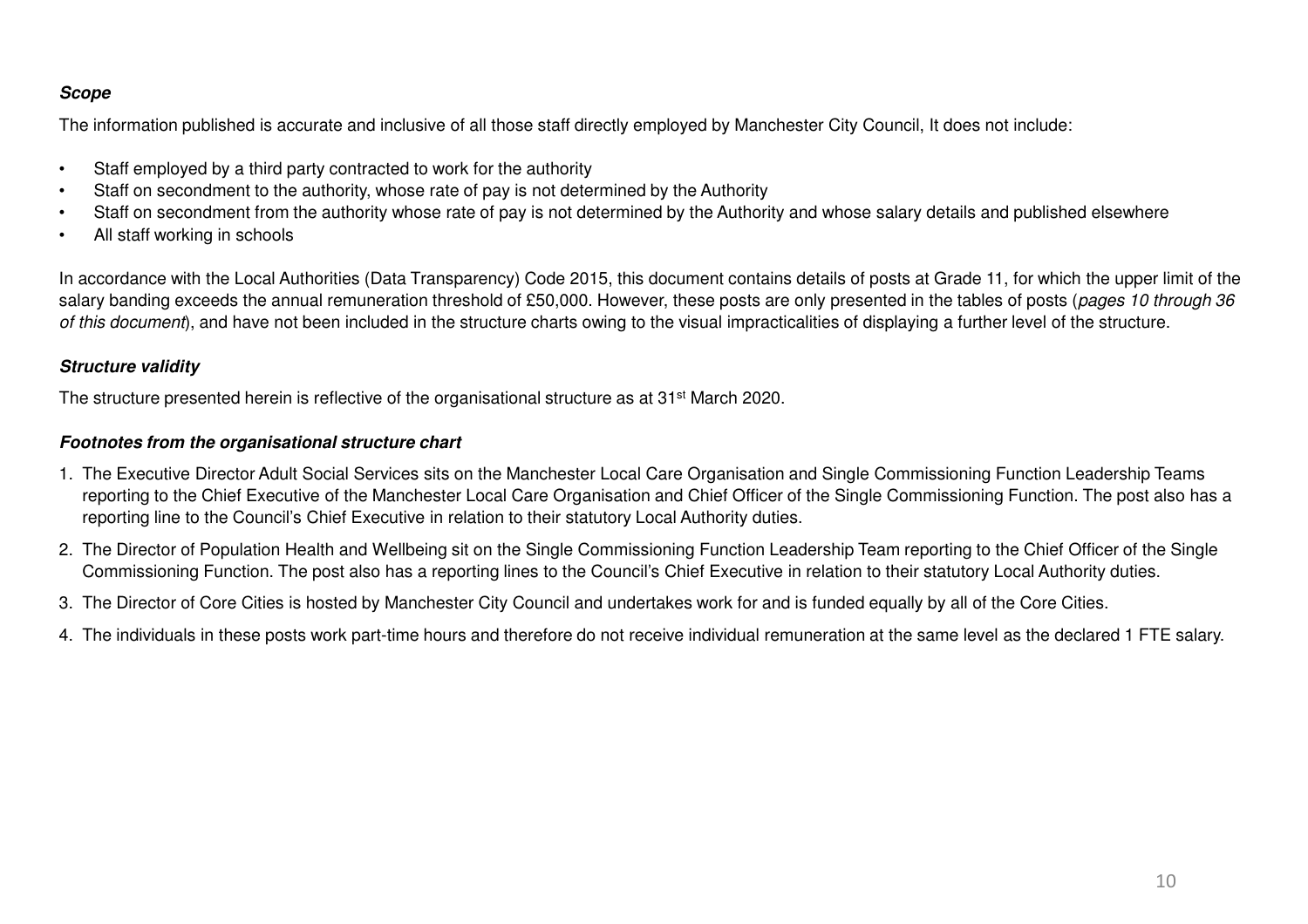| <b>Role Title</b>      | <b>Total Remuneration</b> | <b>IFull Time Equivalent)</b> Role Descriptor                                                                                                                                                                                                                                                                                                                                                                |
|------------------------|---------------------------|--------------------------------------------------------------------------------------------------------------------------------------------------------------------------------------------------------------------------------------------------------------------------------------------------------------------------------------------------------------------------------------------------------------|
|                        |                           | The Chief Executive is the Council's principal policy advisor and Head of the Paid Service, leading the organisation in ensuring the aims<br>and objectives set by Members are made a reality. The Chief Executive leads the Strategic Management Team and takes overall<br>responsibility for the running of the organisation. In addition, the role-holder acts to protect and enhance the Council's wider |
| <b>Chief Executive</b> |                           | 202878 commercial interests and takes the roles of Returning Officer in respect of local, Parliamentary and European elections.                                                                                                                                                                                                                                                                              |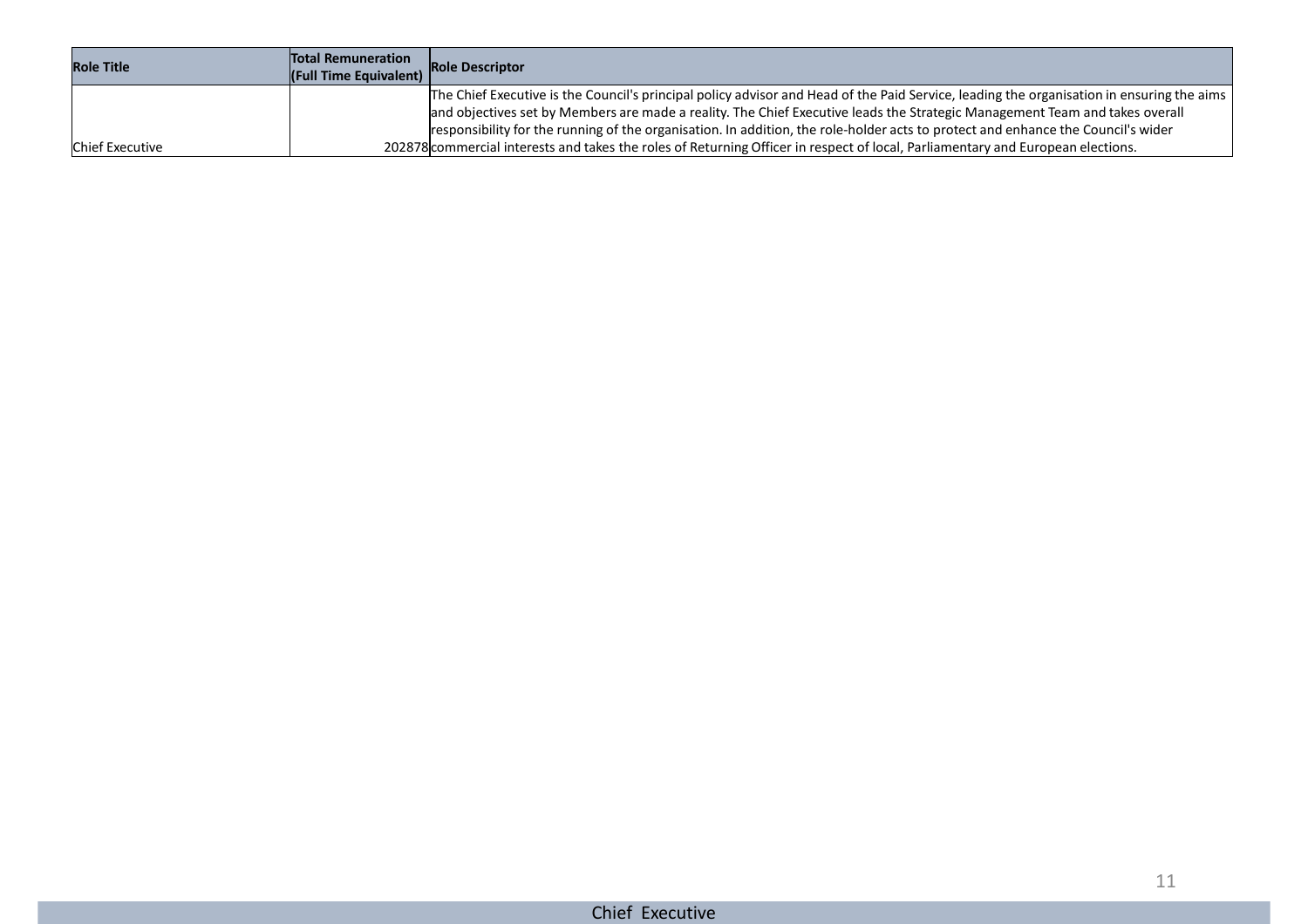| Role Title                                                      | <b>Total Remuneration</b><br>(Full Time Equivalent) | Role Descriptor                                                                                                                                                                                                                                                                                                                                                                                                                                                                                  |
|-----------------------------------------------------------------|-----------------------------------------------------|--------------------------------------------------------------------------------------------------------------------------------------------------------------------------------------------------------------------------------------------------------------------------------------------------------------------------------------------------------------------------------------------------------------------------------------------------------------------------------------------------|
| Strategic Director of Children's &<br><b>Education Services</b> |                                                     | Strategic Director with overall strategic responsibility for Children's Care and Education across the City. The role is also the Council's lead officer in<br>relation to the direct delivery of care services and for safeguarding for children, and in relation to the implementation of complex dependency<br>strategies. The role is the Council's statutory Director of Children's Services. The roleholder has leadership responsibility for the services and<br>142582 individuals below. |
| Deputy Strategic Director Chds Servs                            |                                                     | This role is a deputy to the Strategic Director of Children's & Education Services. The role has a lead responsibility for ensuring that safeguarding<br>of children remains a clear corporate priority and continues to be embedded into all aspects of service delivery, and leads the strategic<br>105940 development, planning and delivery of services to achieve improved outcomes for children, families, young people and carers.                                                        |
| Director of Education                                           |                                                     | Director with overall strategic responsibility for ensuring educational excellence which connects individuals and neighbourhoods to growth and<br>local people to employment opportunities, and reduces dependency within the City, and improving educational outcomes for Manchester<br>105940 residents. The role has leadership responsibilities for the services and individuals below.                                                                                                      |
| Strategic Head of Early Help                                    |                                                     | This role has strategic responsibility for the delivery of the Council's early help approach, and leadership for the delivery of specialist support<br>87217 services to families across the City, including to families with complex dependency issues.                                                                                                                                                                                                                                         |
| Strategic Head of School QA & SEND                              |                                                     | This role will have overall strategic leadership for quality assurance of outcomes in schools and early years setting and will influence the<br>81895 improvement of quality across Manchester schools.                                                                                                                                                                                                                                                                                          |
| Strategic Lead Early Help<br><b>&amp;Interventions</b>          |                                                     | This role has lead responsibility for the delivery of early help and interventions, including the delivery of the Complex Families programme, which<br>69898 improves the life chances of families with complex needs                                                                                                                                                                                                                                                                            |
| Senior School Quality Assurance Officer                         |                                                     | This role is accountable to Ofsted for all school improvement outcomes across the city, OFSTED inspections and responds to specific issues around<br>brokering support from Teaching Schools for under-performing schools. The total remuneration for this post is up to £67k and is inclusive of a<br>69898 market rate supplement of up to an additional £3.9k                                                                                                                                 |
| Senior School Quality Assurance Officer                         |                                                     | This role is accountable to Ofsted for all school improvement outcomes across the city, OFSTED inspections and responds to specific issues around<br>brokering support from Teaching Schools for under-performing schools. The total remuneration for this post is up to £67k and is inclusive of a<br>69898 market rate supplement of up to an additional £3.9k                                                                                                                                 |
| <b>Head of Locality North</b>                                   |                                                     | This role is responsible for providing strategic direction and operational oversight of social care on a local level, working with local partners to<br>68526 improve outcomes for children in Manchester.                                                                                                                                                                                                                                                                                       |
| Head of Locality South                                          |                                                     | This role is responsible for providing strategic direction and operational oversight of social care on a local level, working with local partners to<br>68526 improve outcomes for children in Manchester.                                                                                                                                                                                                                                                                                       |
| Head of Looked After Children                                   |                                                     | This role will provide leadership and operational oversight of Manchester City Council's collective Corporate Parenting responsibilities with<br>65865 responsibility for the Fostering, Permanence and Children's Residential teams.                                                                                                                                                                                                                                                            |
| Head of Access & Sufficiency                                    |                                                     | This role will have responsibility for school place planning, schools admissions, statutory assessments for children and young people aged 0-25,<br>63307 school travel and school crossing patrols.                                                                                                                                                                                                                                                                                             |
| Strategic Lead - Virtual Schools                                |                                                     | This role takes a strategic lead for the educational outcomes for children and young people in the city, ensuring that they continue to improve<br>62066 and that statutory responsibilities for Education are met.                                                                                                                                                                                                                                                                              |
| Strategic Lead - NQT, Curriculum, PE,<br>SACRE                  |                                                     | This role takes a strategic lead for the educational outcomes for children and young people in the city, ensuring that they continue to improve<br>62066 and that statutory responsibilities for Education are met.                                                                                                                                                                                                                                                                              |
| Strategic Lead Safeguarding & Practice                          |                                                     | This role takes a strategic lead for the educational outcomes for children and young people in the city, ensuring that they continue to improve<br>61107 and that statutory responsibilities for Education are met.                                                                                                                                                                                                                                                                              |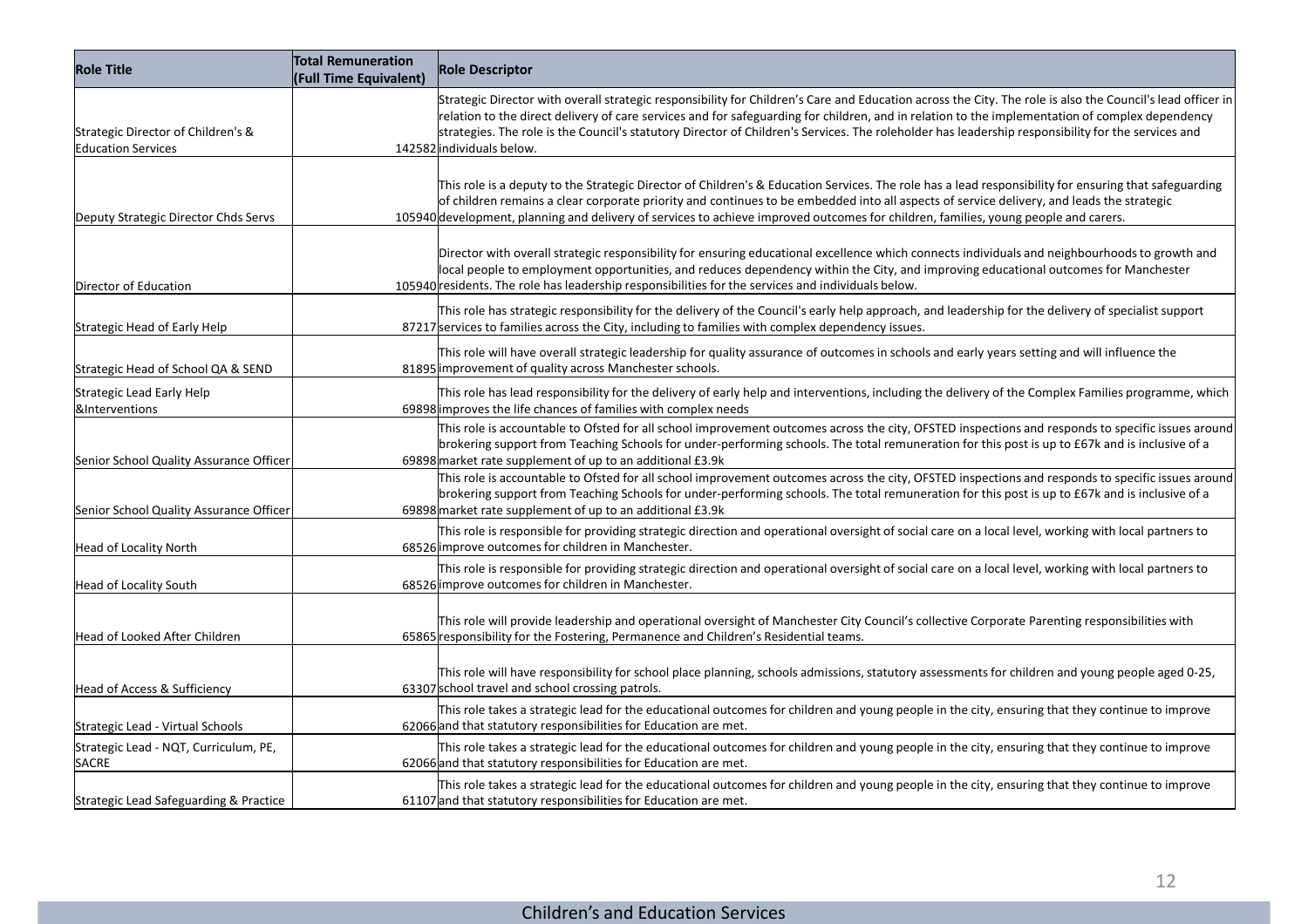|                                             | This role is accountable to Ofsted for all school improvement outcomes across the city, OFSTED inspections and responds to specific issues around                                                                                                                                                                                                                                                                                                   |
|---------------------------------------------|-----------------------------------------------------------------------------------------------------------------------------------------------------------------------------------------------------------------------------------------------------------------------------------------------------------------------------------------------------------------------------------------------------------------------------------------------------|
|                                             | brokering support from Teaching Schools for under-performing schools. The total remuneration for this post is up to £67k and is inclusive of a                                                                                                                                                                                                                                                                                                      |
| Senior School Quality Assurance Officer     | 54821 market rate supplement of up to an additional £3.9k                                                                                                                                                                                                                                                                                                                                                                                           |
| Service Lead                                | 54674 This role provides leadership on operational delivery of specific thematic and geographical area of Children's services provision across the city.                                                                                                                                                                                                                                                                                            |
| Service Lead                                | 54674 This role provides leadership on operational delivery of specific thematic and geographical area of Children's services provision across the city.                                                                                                                                                                                                                                                                                            |
| Service Lead                                | 54674 This role provides leadership on operational delivery of specific thematic and geographical area of Children's services provision across the city.                                                                                                                                                                                                                                                                                            |
| Service Lead                                | 54674 This role provides leadership on operational delivery of specific thematic and geographical area of Children's services provision across the city.                                                                                                                                                                                                                                                                                            |
| Service Manager                             | 54674 This role leads on operational and strategic links in relation to the delivery and commissioning of a portfolio of service provision across the city.                                                                                                                                                                                                                                                                                         |
| Service Lead                                | 54674 This role provides leadership on operational delivery of specific thematic and geographical area of Children's services provision across the city.                                                                                                                                                                                                                                                                                            |
|                                             | This role provides leadership for the work of the Youth Offending Service work in a range of settings, representing the Service at strategic multi-<br>agency meetings and ensuring all key partners are engaged in supporting the effective delivery of services to young people at risk of offending or                                                                                                                                           |
| Youth Justice Manager                       | 54674 re-offending.                                                                                                                                                                                                                                                                                                                                                                                                                                 |
| Service Lead Fostering                      | This role will provide leadership and operational oversight of Manchester City Council's collective Corporate Parenting responsibilities with<br>54674 responsibility for the Fostering, Permanence and Children's Residential teams.                                                                                                                                                                                                               |
| Service Lead                                | 53535 This role provides leadership on operational delivery of specific thematic and geographical area of Children's services provision across the city.                                                                                                                                                                                                                                                                                            |
| Service Manager - Leaving Care Service      | 53535 This role leads on operational and strategic links in relation to the delivery and commissioning of a portfolio of service provision across the city.                                                                                                                                                                                                                                                                                         |
| Service Lead                                | 51305 This role provides leadership on operational delivery of specific thematic and geographical area of Children's services provision across the city.                                                                                                                                                                                                                                                                                            |
| Service Lead                                | 51305 This role provides leadership on operational delivery of specific thematic and geographical area of Children's services provision across the city.                                                                                                                                                                                                                                                                                            |
|                                             | The role will oversee a number of front line services including residential, contact, outreach and edge of care services with a primary purpose to<br>ensure excellent standards of practice are met. The role holder will be a key decision maker for children known to social work services. The role                                                                                                                                             |
| Service Lead-Edge of Care &                 | provides an operational                                                                                                                                                                                                                                                                                                                                                                                                                             |
| <b>I</b> Residential                        | 51305 and strategic function within the service.                                                                                                                                                                                                                                                                                                                                                                                                    |
|                                             | The Assurance and Learning Lead is responsible for the strategic leadership and effective delivery of Manchester's Multi-Agency Safeguarding<br>Arrangement (MASA). The role is key to developing local safeguarding priorities and action plans through local safeguarding intelligence. The role<br>will ensure safeguarding partners are cited, engaged in and contributing to driving continuously improving safeguarding practice, performance |
| Assurance and Learning Lead                 | 50136 and impact.                                                                                                                                                                                                                                                                                                                                                                                                                                   |
|                                             | This role is responsible for a governance unit focused on supporting schools to improve governance, and consequently standards; and on                                                                                                                                                                                                                                                                                                              |
| Lead for Statutory Area                     | 50136 improving the integration of schools into the Council's strategic objectives.                                                                                                                                                                                                                                                                                                                                                                 |
| Lead for Safeguarding in Ed and Add<br>Prov | The role will ensure that the Council fulfils its statutory duties for the education of children and young people with specific responsibility to<br>50136 ensure safeguarding of children and young people within education, ensuring additional provision.                                                                                                                                                                                        |
|                                             | The role will ensure that the Council fulfils its statutory duties for the education of children and young people with SEND aged from 0 to 25 years.<br>The role will advise on funding, commissioning and monitoring of SEND provision and ensure spends are appropriately monitored. The role will                                                                                                                                                |
| Lead for Statutory Area                     | 50136 represent the Local Authority in mediation, tribunals and other redress processes                                                                                                                                                                                                                                                                                                                                                             |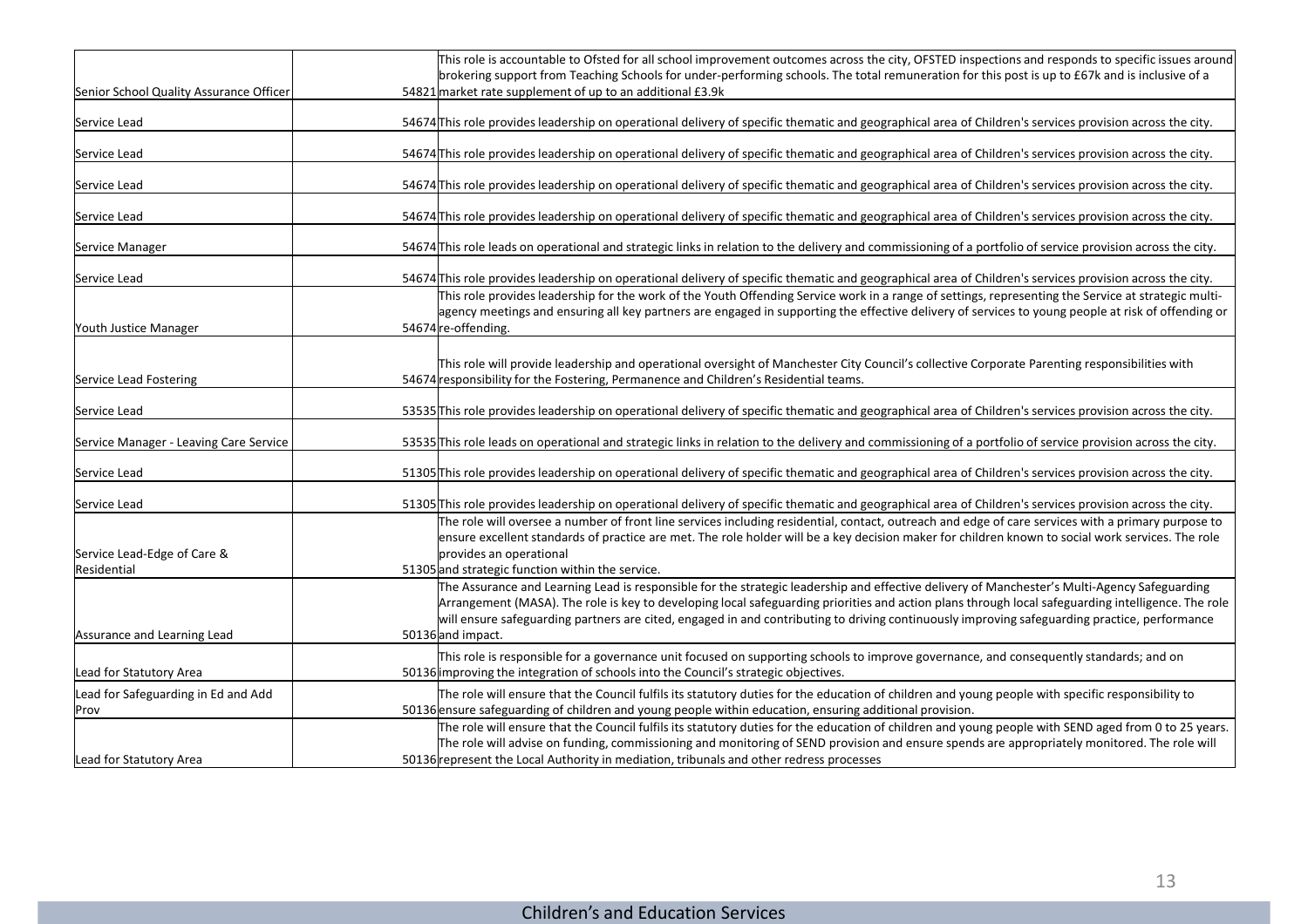|                                                     |             | The role holder will provide leadership to and mangement of the Virtual School Team. The role holder has a key role in ensuring that Manchester                                                                |
|-----------------------------------------------------|-------------|----------------------------------------------------------------------------------------------------------------------------------------------------------------------------------------------------------------|
|                                                     |             | City Council effectively fulfils its statutory responsibilities to ensure that the children and young people in its care, from preschool up to their 18th                                                      |
|                                                     |             | birthday, make good educational progress, achieve good outcomes and progress into positive destinations at each stage of their educational                                                                     |
|                                                     |             | journey. Based within a regulatory service, this role will oversee activities including the implementation, enforcement, review and translation of                                                             |
| Virtual School Deputy Head                          |             | 49078 statutory regulations, legislation and national guidelines.                                                                                                                                              |
|                                                     |             | The Council has a duty to promote the use of sustainable travel and transport between home and school. This includes promoting healthy,                                                                        |
|                                                     |             | sustainable and safe travel solutions; actively engaging and promoting good outcomes for all children; supporting children and young people to                                                                 |
|                                                     |             | attend school regularly; working in partnership with parents and carers to support them with their legal responsibility to ensure that their                                                                   |
| Lead for Statutory Area                             |             | children attend school; and promoting independent travelling for children and young people wherever possible, taking account of their age and<br>49078 needs. The role is responsible for this statutory area. |
|                                                     |             | The Council has a statutory duty to ensure that sufficient places are available within their area for every child of school age whose parents want                                                             |
|                                                     |             | them to have one; to promote diversity, parental choice and high educational standards; to ensure fair access to educational opportunity; and to                                                               |
|                                                     |             | help fulfil every child's educational potential. Sufficient places include mainstream, specialist and alternative provision. This role is responsible for                                                      |
| Lead for Statutory Area                             |             | 49078 this statutory area.                                                                                                                                                                                     |
|                                                     |             | This role will ensure that the Council fulfils its statutory duty in respect of the timely admission of children to school and in particular that every                                                        |
|                                                     |             | child is provided with a school place within published timescales. This role will ensure admissions services and teams are compliant with the                                                                  |
|                                                     |             | School Admissions Code and Appeals Code. The role will provide strategic overview of the Council's Fair Access Protocol, Children Missing                                                                      |
| Lead for Statutory Area                             |             | 49078 Education Protocol and Elective Home Education.                                                                                                                                                          |
| Snr Offcr Quality Assurance                         |             |                                                                                                                                                                                                                |
| safeguarding                                        |             | 47858 This role provides a quality assurance function to ensure appropriate safeguarding of children and young people.                                                                                         |
|                                                     |             | The role will lead and manage the processes and arrangements associated with all of the key stages in the statutory assessment and planning and                                                                |
| Lead for Statutory Area                             |             | 46851 preparation of Education, Health and Care needs assessments and plans.                                                                                                                                   |
|                                                     |             | The role provides effective leadership for inclusion through attendance and exclusions, areas where the council has statutory duties to ensure the                                                             |
|                                                     |             | service is compliant with legal requirements. The role is responsible for ensuring that all children access an appropriate education, and that                                                                 |
|                                                     |             | educational outcomes for children and young people in the city continue to improve and exceed national averages; attendance improvements                                                                       |
| Lead for Statutory Area                             |             | 46851 remain at or above national and exclusions reduce.                                                                                                                                                       |
|                                                     |             | The Service Lead for Children's Safeguarding is responsible for the effective development and delivery of the Safeguarding and Improvement Unit                                                                |
|                                                     |             | services. The role is key to ensuring Children's Services continues its improvement journey through embedding high standards of practice and                                                                   |
| Service Lead Childrens Safeguarding                 |             | 41928 * robust quality assurance arrangements through developing effective strategies, policies and procedures.                                                                                                |
|                                                     |             | The Post 16 Lead is responsible for ensuring our children and young people have high aspirations and when they are post 16 they are able to                                                                    |
| Post 16 Lead                                        |             | access a choice of high quality pathways in education, employment or training which will ensure the Council to fulfil its statutory duty in relation<br>40109 * the Raising of the Participation Age.          |
|                                                     |             | This role is accountable to Ofsted for all school improvement outcomes across the city, OFSTED inspections and responds to specific issues around                                                              |
|                                                     |             | brokering support from Teaching Schools for under-performing schools. The total remuneration for this post is up to £67k and is inclusive of a                                                                 |
| Senior School Quality Assurance Officer             |             | 35648 * market rate supplement of up to an additional £3.9k                                                                                                                                                    |
|                                                     |             | The role will provide advice to schools on matters related to children and young people with special educational needs and disabilities. The role                                                              |
| Senior Officer Quality Assurance SEND               |             | 9816 *will include contributing to the development of policies and practice supporting children with SEND attending mainstream schools in the city.                                                            |
|                                                     |             | This role is responsible for providing strategic direction and operational oversight of social care on a local level, working with local partners to                                                           |
| Head of Locality Central                            | 60857-65865 | limprove outcomes for children in Manchester.                                                                                                                                                                  |
|                                                     |             | The Joint Strategic Commissioner is responsible for the leadership of the Children's Commissioning & Placements Service, and has a key role in                                                                 |
|                                                     |             | establishing effective and sustainable partnership working arrangements with MHCC to secure improved health, care and educational outcomes                                                                     |
| Joint Strategic Commissioner                        | 51305-54674 | for children and young people within Manchester.                                                                                                                                                               |
|                                                     |             | This role is accountable to Ofsted for all school improvement outcomes across the city, OFSTED inspections and responds to specific issues around                                                              |
|                                                     |             | brokering support from Teaching Schools for under-performing schools. The total remuneration for this post is up to £67k and is inclusive of a                                                                 |
| Senior School Quality Assurance Officer 68526-74175 |             | market rate supplement of up to an additional £3.9k                                                                                                                                                            |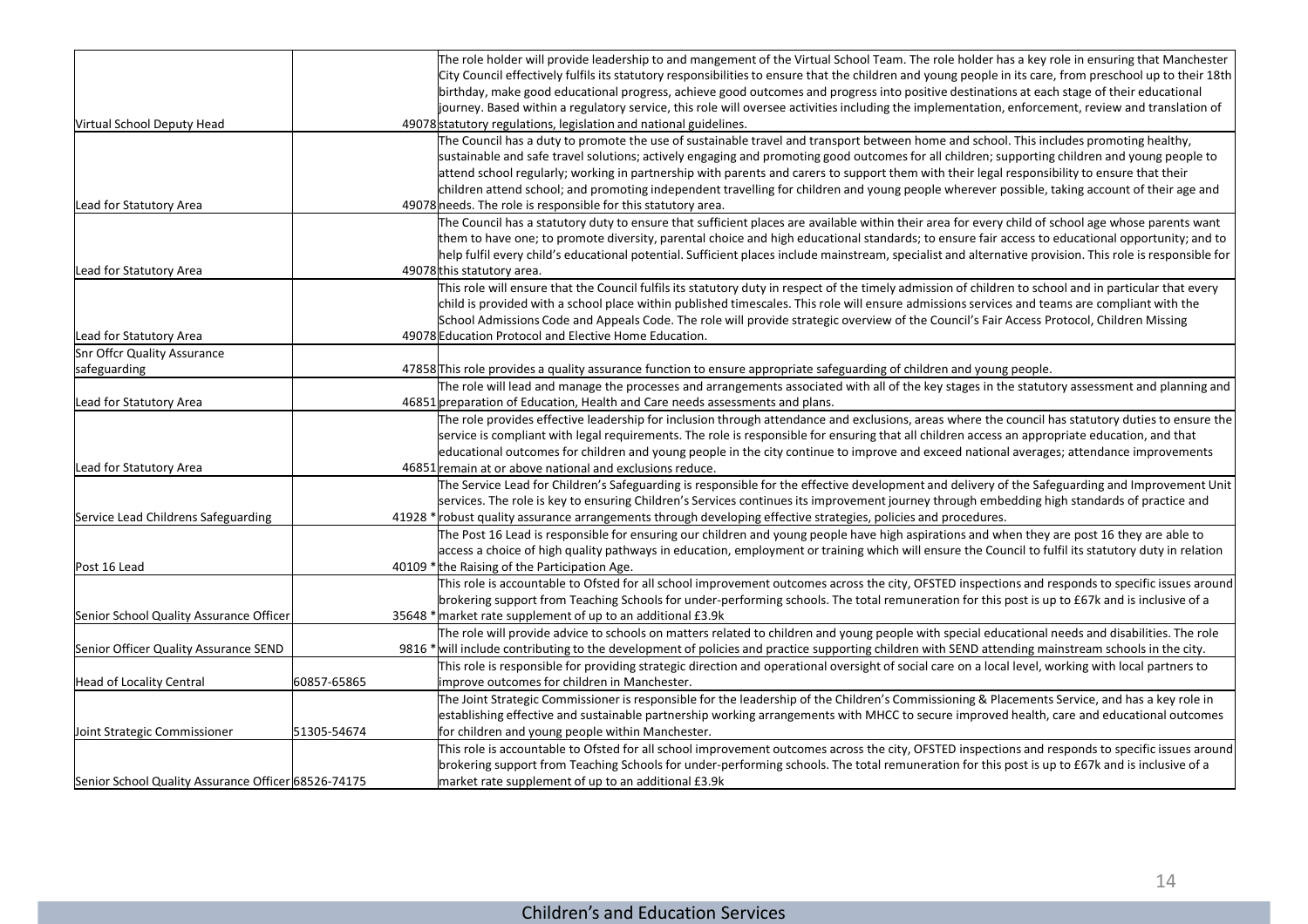|                                          | <b>Total Remuneration (Full</b> |                                                                                                                                                                                                                                                                                           |
|------------------------------------------|---------------------------------|-------------------------------------------------------------------------------------------------------------------------------------------------------------------------------------------------------------------------------------------------------------------------------------------|
| <b>Role Title</b>                        | Time Equivelant)                | <b>Role Descriptor</b>                                                                                                                                                                                                                                                                    |
|                                          |                                 | This role is responsible for a large and complex portfolio and will oversee the development and implementation for the City's health and social                                                                                                                                           |
| Executive Director of Adult Social       |                                 | care commissioning strategy through the Single Hospital Service and the Local Care Organisation contracts. The role also oversees investment in                                                                                                                                           |
| Services                                 |                                 | 124126 the development of primary care.                                                                                                                                                                                                                                                   |
|                                          |                                 | This role is responsible for working alongside the Commissioning Partnership (Manchester Health and Care Commissioning) to ensure Adult Social                                                                                                                                            |
|                                          |                                 | Care is effectively embedded across all MHCC Director portfolios and activity. This ensures that the Council meets its statutory duties and that the                                                                                                                                      |
| Deputy Director of Adult Social Services |                                 | 101827 strategic commissioning across the city is effective.                                                                                                                                                                                                                              |
|                                          |                                 | This role is working to develop the Manchester Local Care Organisation and ensure the effective integration of Adult Services within the function                                                                                                                                         |
| Director of Business Transformation      |                                 | 99829 both operationally and in support of the LCOs broader strategic objectives                                                                                                                                                                                                          |
|                                          |                                 | This role has overall responsibility for the delivery of the Homelessness Strategy across Manchester, with responsibility for leading the                                                                                                                                                 |
|                                          |                                 | Homelessness service and also commissioning services linked to delivering the strategy. One of the key priorities is to effectively and safely                                                                                                                                            |
| Director of Homelessness                 |                                 | 95953 reduce and prevent Homelessness and rough sleeping in Manchester.                                                                                                                                                                                                                   |
|                                          |                                 | This role takes a strategic lead for key elements of the financial management service leading on financial support to Health and Social Care                                                                                                                                              |
|                                          |                                 | Integration and provides a wider strategic lead role for the development of financial models and approaches to support reform, integration and                                                                                                                                            |
| Head of Finance                          |                                 | 87217 growth.                                                                                                                                                                                                                                                                             |
|                                          |                                 | This role has responsibility for some of the areas of Adult Social Care, including the 12 Integrated Neighbourhood Teams, Adults Safeguarding and                                                                                                                                         |
|                                          |                                 | other neighbourhood based citywide teams. This role is responsible for establishing and maintaining relationships with Health colleagues to                                                                                                                                               |
| Assistant Director - Neighbourhood       |                                 | ensure the progression of Health and Social Care integration at a Neighbourhood level whilst ensuring services are safe and meeting statutory                                                                                                                                             |
| Teams                                    |                                 | 80289 requirements.                                                                                                                                                                                                                                                                       |
|                                          |                                 | This role has responsibility for Hospitals, Manchester Community Response and the Integrated Contacts service within Adult Social Care. The role                                                                                                                                          |
|                                          |                                 | is responsible for maintaining relationships with Health colleagues to ensure continuing integration of services whilst ensuring all statutory                                                                                                                                            |
| Assistant Director - Adults Social Care  |                                 | 80289 requirements are delivered.                                                                                                                                                                                                                                                         |
|                                          |                                 | This role is responsible for the Complex Needs service within Adult Social Care. The role has ultimate responsibility in ensuring all statutory                                                                                                                                           |
|                                          |                                 | responsibilities under the Care Act are delivered. This role is also leading on the integration of the Complex Needs services wtih Health Care to                                                                                                                                         |
| Assistant Director - Complex Needs       |                                 | 80289 create joined up working to ensure the best possible outcome for citizens                                                                                                                                                                                                           |
|                                          |                                 | This role leads the development of an accountability framework as well as having a system leadership role for the Strengths Based Development                                                                                                                                             |
| M People Placement                       |                                 | 74175 Programme and providing support to Adults Services on the Strengths Based and Learning Disability Integration Transformation programmes                                                                                                                                             |
|                                          |                                 | This role coordinates and implements the priorities of Health Integration, Care Act implementation and provides support for reform across all                                                                                                                                             |
| Strategic Lead - LD Services             |                                 | 69898 areas of adult social care.                                                                                                                                                                                                                                                         |
|                                          |                                 | This role coordinates and implements the priorities of Health Integration, Care Act implementation and provides support for reform across all                                                                                                                                             |
| Strategic Lead - Locality & Citywide     |                                 | 69898 areas of adult social care.                                                                                                                                                                                                                                                         |
|                                          |                                 | This role provides oversight to Homelessness support and prevention strategy and activity across the City working in partnership with a range of                                                                                                                                          |
| Strategic Lead Homelessness              |                                 | 69898 organisations                                                                                                                                                                                                                                                                       |
| Programme Lead Health&Soc Care           |                                 | This role has strategic responsibility for Provider Services within the Council, working with Health colleagues to ensure a joined up approach                                                                                                                                            |
| Integratn                                |                                 | 69898 where possible to ensure that citizens can maintain independence where possible.                                                                                                                                                                                                    |
|                                          |                                 | This role heads the management of the Integrated Commissioning Hub, leading on the development and implementation of innovative and                                                                                                                                                       |
|                                          |                                 | evidence based commissioning strategies with a focus on the needs of local communities, whilst promoting joint commissioning with other City                                                                                                                                              |
| Head of Service Strategy                 |                                 | 68526 Council departments and partners. The role acts as the deputy to the Head of Strategic Commissioning.                                                                                                                                                                               |
|                                          |                                 | This role leads on a specific portfolio of commissioning activity for people and place, and drives and develops evidence based commissioning                                                                                                                                              |
|                                          |                                 | strategies with a focus on the needs of local communities, whilst also considering and implementing joint commissioning with other partners for<br>54674 the provision of Manchester residents.                                                                                           |
| Senior Service Strategy Manager          |                                 |                                                                                                                                                                                                                                                                                           |
| Performance & Quality Improvement        |                                 |                                                                                                                                                                                                                                                                                           |
| Mngr                                     |                                 | 54674 This role leads on the contract management and quality assurance of commissioned provision for social care services across the City<br>This role leads on a specific portfolio of commissioning activity for people and place, and drives and develops evidence based commissioning |
|                                          |                                 | strategies with a focus on the needs of local communities, whilst also considering and implementing joint commissioning with other partners for                                                                                                                                           |
| Strategic Commissioning Manager          |                                 | 54674 the provision of Manchester residents.                                                                                                                                                                                                                                              |
|                                          |                                 | This role has operational and strategic oversight of the Homelessness service, working alongside colleagues to ensure service improvement to                                                                                                                                              |
| Business Delivery Operational Manager    |                                 | 54674 utimately prevent homelessness and reduce rough sleeping.                                                                                                                                                                                                                           |
|                                          |                                 | This role is the link for safeguarding strategy and practice and provides an operational and strategic link and effective management and                                                                                                                                                  |
|                                          |                                 | development of Manchester's Safeguarding Adults systems, policies, procedures and staff resources. The key objective of the role is to deliver                                                                                                                                            |
| Service Manager Adults' Safeguarding     |                                 | 54674 improved outcomes for citizens.                                                                                                                                                                                                                                                     |
|                                          |                                 | L5                                                                                                                                                                                                                                                                                        |

### Adults' Services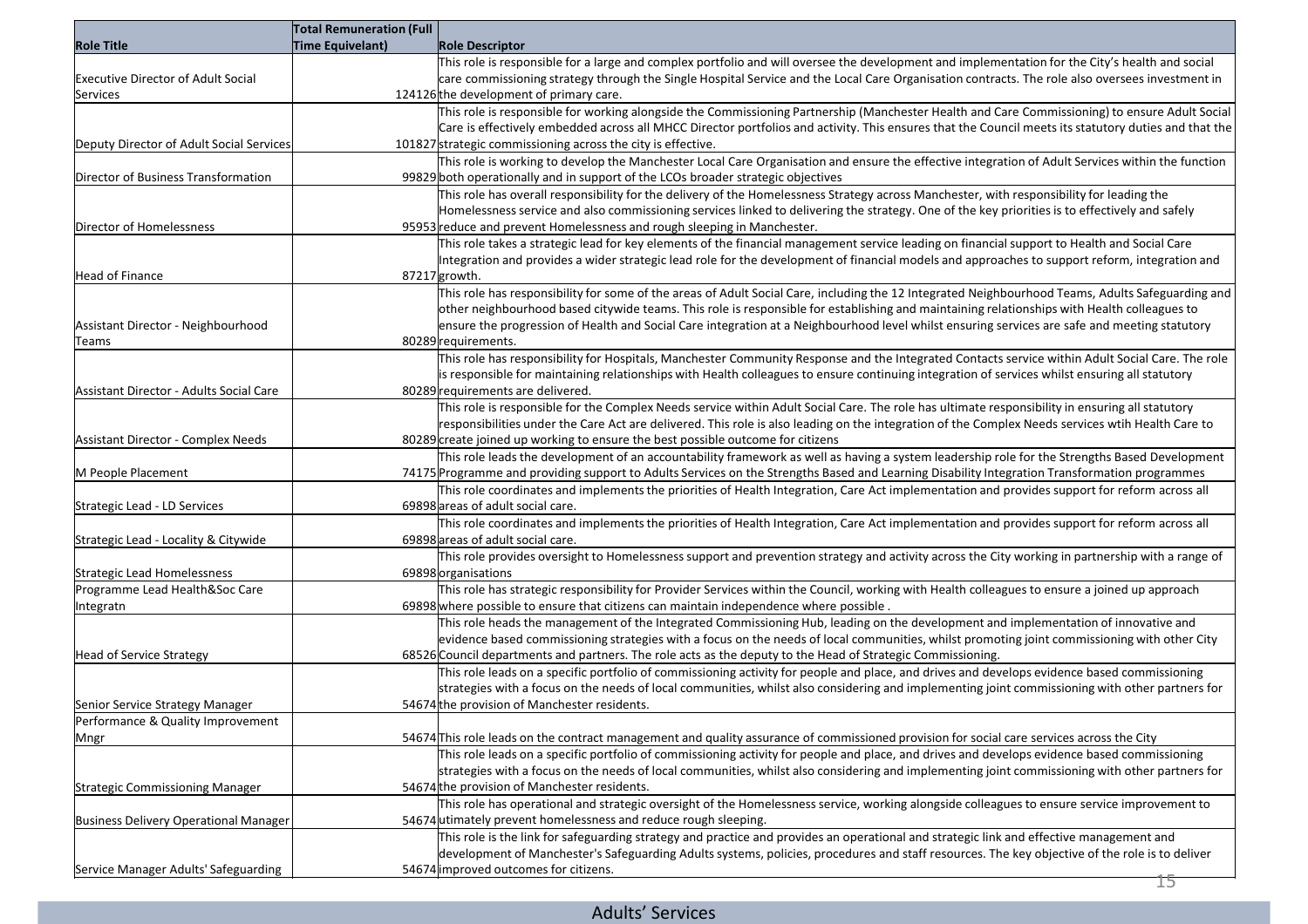|                                     | The Neighbourhood Lead is a significant role in the strategic leadership of the Neighbourhood (there are 12 across Manchester), leading positive                                                                                                       |
|-------------------------------------|--------------------------------------------------------------------------------------------------------------------------------------------------------------------------------------------------------------------------------------------------------|
|                                     | changes to population health and wellbeing and ensuring that neighbourhood health and wellbeing initiatives are genuinely co-produced from                                                                                                             |
| Neighbourhood Lead                  | 54674 the outset and involve local residents.                                                                                                                                                                                                          |
|                                     | This role manages the activity of the Project Management Office, and will deploy PMO resources accordingly to provide programme, project and                                                                                                           |
| Programme Manager                   | 54674 analysis support for the Manchester Locality Plan.                                                                                                                                                                                               |
|                                     | This role leads on a specific portfolio of commissioning activity for people and place, and drives and develops evidence based commissioning                                                                                                           |
|                                     | strategies with a focus on the needs of local communities, whilst also considering and implementing joint commissioning with other partners for                                                                                                        |
| Strategic Commissioning Manager     | 53535 the provision of Manchester residents.                                                                                                                                                                                                           |
|                                     | The Neighbourhood Lead is a significant role in the strategic leadership of the Neighbourhood (there are 12 across Manchester), leading positive                                                                                                       |
|                                     | changes to population health and wellbeing and ensuring that neighbourhood health and wellbeing initiatives are genuinely co-produced from                                                                                                             |
| Neighbourhood Lead                  | 53535 the outset and involve local residents.                                                                                                                                                                                                          |
|                                     | The Neighbourhood Lead is a significant role in the strategic leadership of the Neighbourhood (there are 12 across Manchester), leading positive                                                                                                       |
|                                     | changes to population health and wellbeing and ensuring that neighbourhood health and wellbeing initiatives are genuinely co-produced from                                                                                                             |
| Neighbourhood Lead                  | 53535 the outset and involve local residents.                                                                                                                                                                                                          |
|                                     | The Neighbourhood Lead is a significant role in the strategic leadership of the Neighbourhood (there are 12 across Manchester), leading positive                                                                                                       |
| Neighbourhood Lead                  | changes to population health and wellbeing and ensuring that neighbourhood health and wellbeing initiatives are genuinely co-produced from<br>53535 the outset and involve local residents.                                                            |
|                                     | The Neighbourhood Lead is a significant role in the strategic leadership of the Neighbourhood (there are 12 across Manchester), leading positive                                                                                                       |
|                                     | changes to population health and wellbeing and ensuring that neighbourhood health and wellbeing initiatives are genuinely co-produced from                                                                                                             |
| Neighbourhood Lead                  | 53535 the outset and involve local residents.                                                                                                                                                                                                          |
|                                     | The Neighbourhood Lead is a significant role in the strategic leadership of the Neighbourhood (there are 12 across Manchester), leading positive                                                                                                       |
|                                     | changes to population health and wellbeing and ensuring that neighbourhood health and wellbeing initiatives are genuinely co-produced from                                                                                                             |
| Neighbourhood Lead                  | 53535 the outset and involve local residents.                                                                                                                                                                                                          |
|                                     | This role is responsible for the strategic and operational leadership and development of the Social Work service. The role ensures delivery of                                                                                                         |
|                                     | statutory responsibilities to the highest standards as part of a critical component of the Integrated Discharge Teams. One of the key priorities is                                                                                                    |
| Service Manager Hospitals and MCR   | 53535 the safe and timely discharge of people from hospital in accordance with legislation and best practice.                                                                                                                                          |
|                                     | The Neighbourhood Lead is a significant role in the strategic leadership of the Neighbourhood (there are 12 across Manchester), leading positive                                                                                                       |
|                                     | changes to population health and wellbeing and ensuring that neighbourhood health and wellbeing initiatives are genuinely co-produced from                                                                                                             |
| Neighbourhood Lead                  | 52410 the outset and involve local residents.                                                                                                                                                                                                          |
|                                     | The Principal Social Worker is responsible for fulfilling the Principal Social Work role as set out in the Care Act 2014. The roleholder will be                                                                                                       |
| Principal Social Worker             | 52410 required to lead on the development of excellent professional social work standards and ensure this is implemented across the organisation.                                                                                                      |
|                                     | This role works across the acute and community sectors to establish a fully integrated discharge team by leading the relevant professionals to                                                                                                         |
|                                     | establish new ways of working as one fully integrated team. The role ensures all team members work collaboratively and inclusively with all                                                                                                            |
| <b>MRI IDT Senior Manager</b>       | 52410 partners to ensure timely discharge from hospital for all patients within MRI.                                                                                                                                                                   |
|                                     | The role is responsible for the strategic and operational leadership and direction of the Integrated Learning Disability service. The role develops                                                                                                    |
| Service Manager Integrated Learning | paratnerships to enable the integration of the Learning Disability with Health, in order to secure better outcomes for citizens with learning                                                                                                          |
| Dis                                 | 51305 disabilities in Manchester.                                                                                                                                                                                                                      |
|                                     | The role ensures that the statutory duty in relation to the provision of the homelessness service is met, with responsibility for the co-production                                                                                                    |
|                                     | to a range of                                                                                                                                                                                                                                          |
| Service Manager                     | 50136 strategies and initiatives to maximise the prevention of homelessness, and reducing rough sleeping<br>This role provides strategic and management operational leadership across the city for Reablement, Short Term Intervention Team and Crisis |
| Service Manager                     | 50136 Clean. The role is responsible for assuring the quality of services which are registered and inspected by CQC.                                                                                                                                   |
|                                     | This role provides strategic and management operational leadership across the city for Disability Supported Accommodation Service, Retained                                                                                                            |
|                                     | Advice and Manchester's Service for Independent Living. The role is responsible for assuring the quality of services which are registered and                                                                                                          |
| Service Manager Community Provision | 50136 inspected by CQC.                                                                                                                                                                                                                                |
|                                     |                                                                                                                                                                                                                                                        |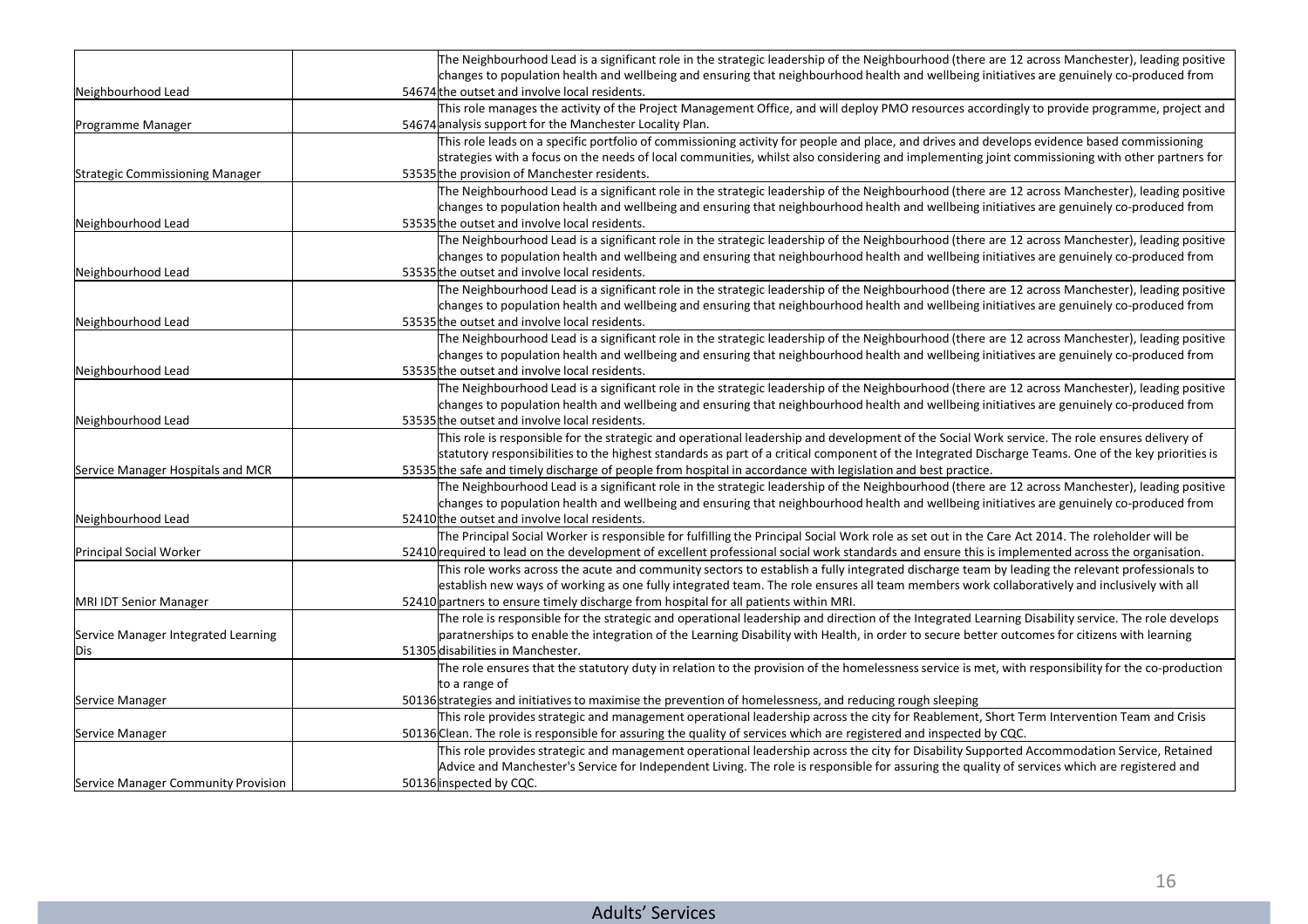|                                  |             | The role is responsible for the strategic and operational leadership and direction of the Complex Needs service. The role is responsible for<br>developing partnerships and workstreams to enable people with complex needs to be supported safely and have clear pathways into other |
|----------------------------------|-------------|---------------------------------------------------------------------------------------------------------------------------------------------------------------------------------------------------------------------------------------------------------------------------------------|
| Service Manager Complex Needs    |             | 49078 services where required.                                                                                                                                                                                                                                                        |
|                                  |             | This role is responsible for the strategic and operational management of Integrated Neighbourhood Teams and other citywide teams, to ensure                                                                                                                                           |
| Service Manager South            |             | 47858 the delivery of a high quality social work service.                                                                                                                                                                                                                             |
|                                  |             |                                                                                                                                                                                                                                                                                       |
| Strategic Lead Locality Delivery |             | 34949 * This role is responsible for the operational delivery of integrated and specialist care delivery for adults, and adults safeguarding.                                                                                                                                         |
|                                  |             | This role leads on a specific portfolio of commissioning activity for people and place, and drives and develops evidence based commissioning                                                                                                                                          |
|                                  |             | strategies with a focus on the needs of local communities, whilst also considering and implementing joint commissioning with other partners for                                                                                                                                       |
| Strategic Commissioning Manager  | 51305-54674 | the provision of Manchester residents.                                                                                                                                                                                                                                                |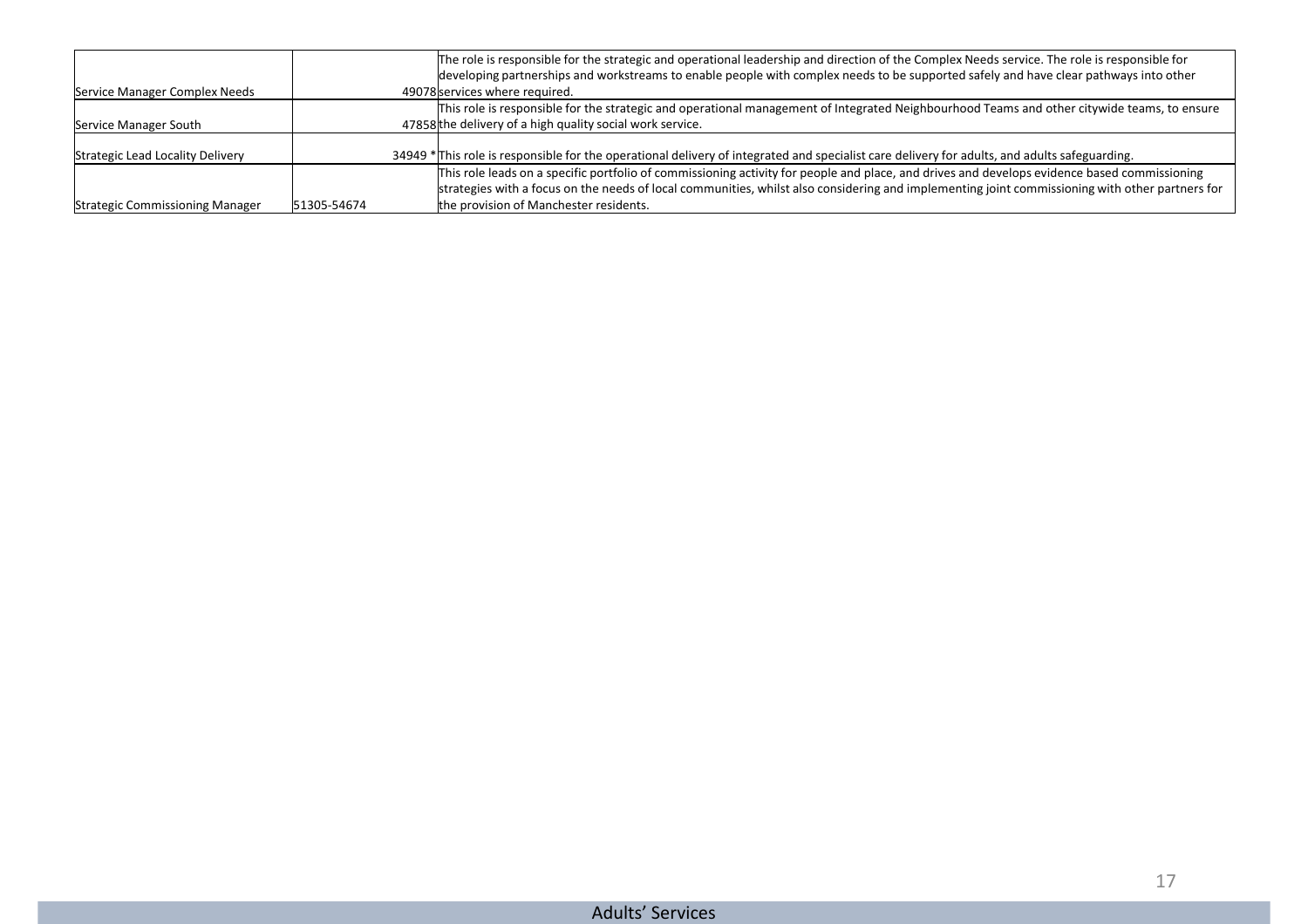|                                        | <b>Total Remuneration (Full</b> |                                                                                                                                                           |
|----------------------------------------|---------------------------------|-----------------------------------------------------------------------------------------------------------------------------------------------------------|
| <b>Role Title</b>                      | Time Equivelant)                | <b>Role Descriptor</b>                                                                                                                                    |
|                                        |                                 | This role is the statutory Director of Public Health and has overall strategic responsibility for public health operations, interventions and activities. |
| Director Population Health & Wellbeing |                                 | 105940 The role also has responsibility for the integration of health and wellbeing and prevention into new models for delivery.                          |
|                                        |                                 |                                                                                                                                                           |
| Consultant in Public Health            |                                 | 84915 This role is the strategic lead for a designated portfolio of work in relation to public health operations, interventions and activities.           |
|                                        |                                 |                                                                                                                                                           |
| Public Health Consultant               |                                 | 78715 This role is the strategic lead for a designated portfolio of work in relation to public health operations, interventions and activities.           |
| Strategic Head of Health Intelligence  |                                 | 57221 This role is the strategic lead for a designated portfolio of work in relation to public health intelligence.                                       |
|                                        |                                 |                                                                                                                                                           |
|                                        |                                 | This role leads on the development of new work and health programmes and better integration of employment and health and social care                      |
|                                        |                                 | services to support more people with health conditions into healthy work and leads on the implementation of Social Value across Health and                |
| Programme Manager                      |                                 | 54674 Social Care as part of the Manchester Health and Care Commissioning Inclusion and Social Value Strategy.                                            |
|                                        |                                 | This role leads on a specific portfolio of commissioning activity for people and place, and drives and develops evidence based commissioning              |
|                                        |                                 | strategies with a focus on the needs of local communities, whilst also considering and implementing joint commissioning with other partners for           |
| Strategic Commissioning Manager        |                                 | 54674 the provision of Manchester residents.                                                                                                              |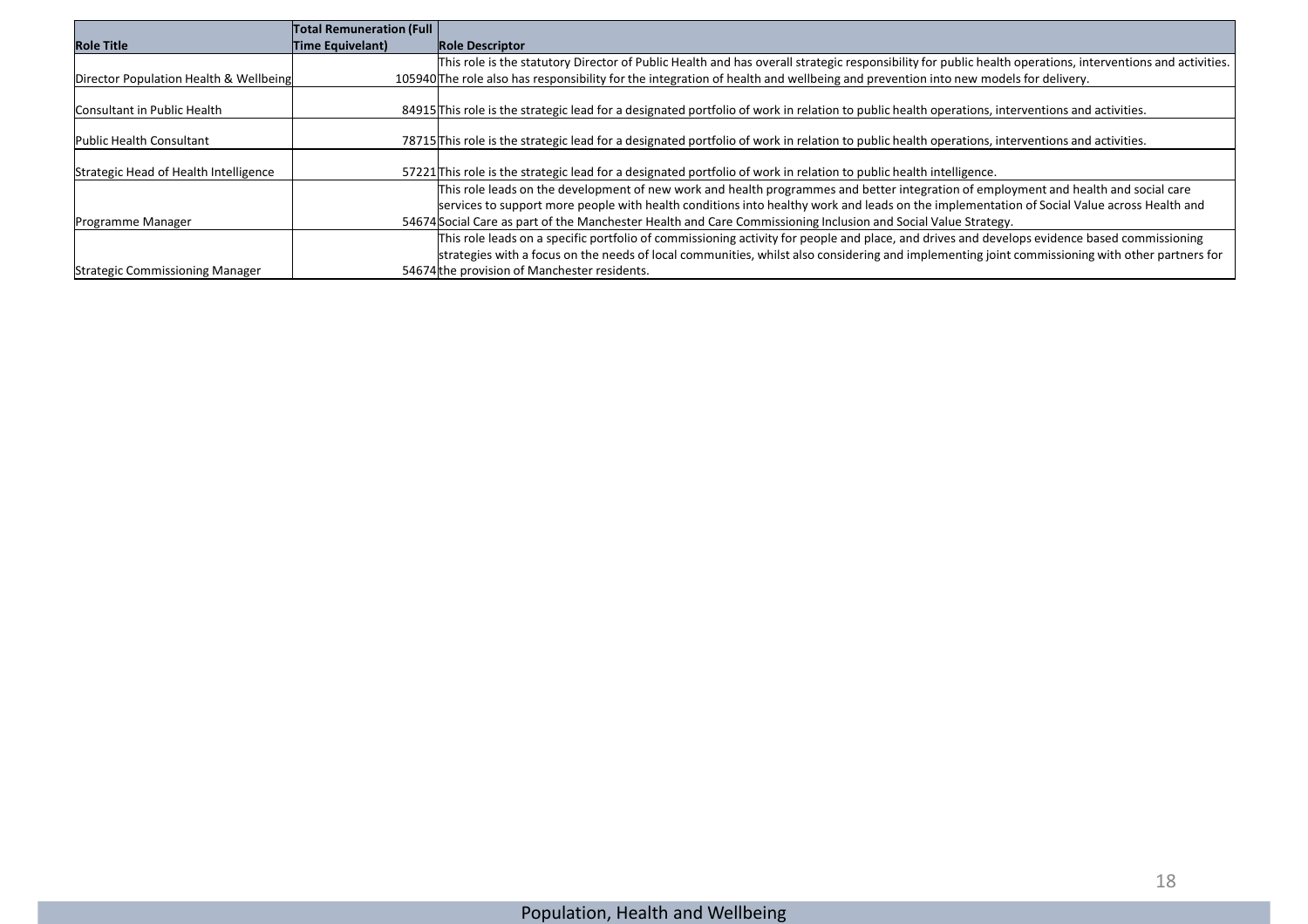|                                         | <b>Total Remuneration (Full</b> |                                                                                                                                                                                                                                                                                                 |
|-----------------------------------------|---------------------------------|-------------------------------------------------------------------------------------------------------------------------------------------------------------------------------------------------------------------------------------------------------------------------------------------------|
| <b>Role Title</b>                       | <b>Time Equivelant)</b>         | <b>Role Descriptor</b>                                                                                                                                                                                                                                                                          |
|                                         |                                 | The Chief Executive is the Council's principal policy advisor and Head of the Paid Service, leading the organisation in ensuring the aims and<br>objectives set by Members are made a reality. The Chief Executive leads the Strategic Management Team and takes overall responsibility for the |
|                                         |                                 | running of the organisation. In addition, the roleholder acts to protect and enhance the Council's wider commercial interests and takes the roles                                                                                                                                               |
| Chief Executive                         |                                 | 202878 of Returning Officer in respect of local, Parliamentary and European elections.                                                                                                                                                                                                          |
|                                         |                                 | Deputy to the Chief Executive, and Strategic Director with overall strategic responsibility for leading the Council's work on the reform of public                                                                                                                                              |
|                                         |                                 | services and overall leadership of the Council's activity around people management and development and business change. The roleholder has                                                                                                                                                      |
|                                         |                                 | leadership responsibility for the services and individuals below and City Treasurer with overall strategic responsibility for financial management                                                                                                                                              |
|                                         |                                 | and planning across the organisation and management of the Corporate Services portfolio, providing leadership on all finance related matters.                                                                                                                                                   |
|                                         |                                 | The City Treasurer takes an overarching role focused on ensuring and promoting the organisation's financial interests working with the                                                                                                                                                          |
| Deputy Chief Executive & City           |                                 | authorities' commercial interests and other bodies. This role is the Council's statutory Section 151. The roleholder has leadership responsibility for<br>153000 the services and individuals below.                                                                                            |
| Treasurer                               |                                 | This role is responsible for leading and delivering all aspects of the refurbishment of the Town Hall programme, including the design and                                                                                                                                                       |
| Project Director                        |                                 | 142582 construction, procurement, supplier management and cultural change.                                                                                                                                                                                                                      |
|                                         |                                 | This role is responsible for the Core Cities UK team which is an expert group that produces high level research and policy ideas. The roleholder                                                                                                                                                |
|                                         |                                 | meets with representatives from Government and Whitehall to explain the position of the cities and to help ensure national policy solutions work                                                                                                                                                |
|                                         |                                 | at the local level in the Core Cities. The Director of Core Cities is hosted by Manchester City Council and undertakes work for and is funded equally                                                                                                                                           |
| Director Core Cities                    |                                 | 106131 by all of the Core Cities.                                                                                                                                                                                                                                                               |
|                                         |                                 | This role provides support to the Strategic Management Team on issues related to financial management. The roles acts as the deputy to the                                                                                                                                                      |
| Deputy City Treasurer                   |                                 | 105940 organisation's Section 151 Officer (City Treasurer). The role has leadership responsibility for the financial management function.                                                                                                                                                       |
|                                         |                                 | This role has overall responsibility for ensuring the delivery of capital programme activities and be accountable for ensuring the effective strategic                                                                                                                                          |
|                                         |                                 | planning, development and delivery of the Council's capital programme. The total remuneration for this post is up to £131k and is inclusive of a                                                                                                                                                |
| Director of Capital Programmes          |                                 | 105940 market rate supplement of up to an additional £25k until April 2020, at which point this payment will be reviewed.                                                                                                                                                                       |
|                                         |                                 | This role has overall operational and strategic responsibility for the Council's ICT function which manages ICT service delivery across the                                                                                                                                                     |
|                                         |                                 | organisation and technological developments in support of more effective customer services. The total remuneration for this post is up to                                                                                                                                                       |
| Director of ICT                         |                                 | £135,940 inclusive of a market rate supplement of up to an additional £30k agreed until the end of May 2019, at which point this payment will be<br>105940 reviewed.                                                                                                                            |
|                                         |                                 | This role heads the revenues and benefits service ensuring effective collection of Council Tax and Business Rates revenues and distribution of                                                                                                                                                  |
|                                         |                                 | benefits. The role also has responsibility for the organisational transactional Shared Services Centre, which provides a human resources                                                                                                                                                        |
| Director of Customer Servs &            |                                 | administration, payroll and transactional financial management service to the organisation, and for the customer service organisation, which is                                                                                                                                                 |
| Transaction                             |                                 | 95953 the Council's front door for residents. The role is the lead officer for the welfare reform agenda.                                                                                                                                                                                       |
|                                         |                                 | This role has overall strategic responsibility for leading the Council's work on the reform of public services and overall leadership for Reform and                                                                                                                                            |
| Director Policy Performance and         |                                 | Innovation, Policy, Partnerships and Research and the Performance, Research and Intelligence teams.                                                                                                                                                                                             |
| Reform                                  | 95953                           |                                                                                                                                                                                                                                                                                                 |
|                                         |                                 | This role heads the Council's, Bolton Council's and the Greater Manchester Combined Authority's internal risk and audit functions, and is                                                                                                                                                       |
|                                         |                                 | responsible for the authority's compliance with health and safety legislation and ensuring effective business continuity arrangements. This role<br>87217 also leads on counter fraud work and broader audit collaboration between the Council's across Greater Manchester.                     |
| Head of Audit & Risk Management         |                                 | This role takes a strategic lead for key elements of the financial management service leading on financial support to the Children's and Adults                                                                                                                                                 |
|                                         |                                 | Directorates and Public Sector Reform and provides a wider strategic lead role for the development of financial models and approaches to                                                                                                                                                        |
| Directorate Head of Finance             |                                 | 80289 support reform, integration and growth.                                                                                                                                                                                                                                                   |
|                                         |                                 | This role is responsible for delivery of technical support to the organisation. This includes the development of roadmaps in line with the ICT                                                                                                                                                  |
| Head of Service Operations              |                                 | 80289strategy.                                                                                                                                                                                                                                                                                  |
|                                         |                                 | This role is responsible for developing a medium term policy for strategy and strategic infrastructure across all partners incorporating innovative                                                                                                                                             |
| Head of Local Planning & Infrastructure |                                 | 80289 city systems, strategic transport systems, energy, water, digital and blue and green infrastructures.                                                                                                                                                                                     |
| Head of Integrated                      |                                 |                                                                                                                                                                                                                                                                                                 |
| Commissioning/Procure                   |                                 | 78715 This role provides strategic leadership to work across the council to strengthen and align commissioning practices across services.                                                                                                                                                       |
|                                         |                                 | This role is responsible for the management of all the HROD functions which align to council objectives. Supporting the Director of HROD in                                                                                                                                                     |
|                                         |                                 | developing frameworks for consistently good management practice and programmes of cultural change across the Council to support the<br>78715 development of Our Manchester.                                                                                                                     |
| Deputy Director of HR & OD              |                                 |                                                                                                                                                                                                                                                                                                 |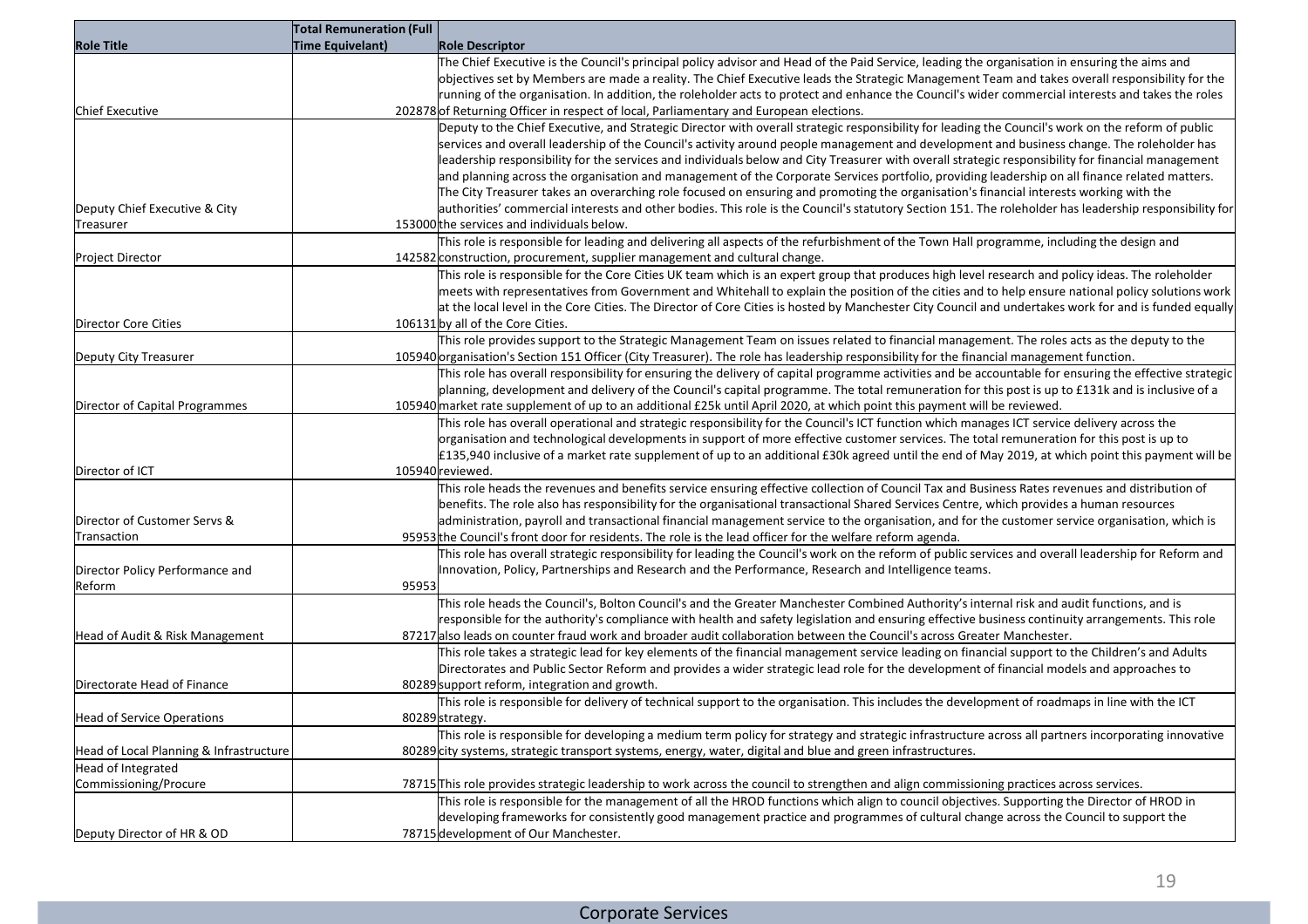|                                         | This role is responsible for the Council's technical architecture, ensuring that ICT developments and infrastructure are aligned to the strategic                                                                     |
|-----------------------------------------|-----------------------------------------------------------------------------------------------------------------------------------------------------------------------------------------------------------------------|
|                                         | requirements of Directorates. The total remuneration for this post is up to £90k and is inclusive of a market rate supplement of up to an                                                                             |
| Head of Enterprise Architecture         | 78715 additional £6k agreed until September 2019, at which point this payment will be reviewed.                                                                                                                       |
|                                         | This role heads the Council's Public Intelligence & Performance function which leads on developing and implementing innovative approaches to                                                                          |
|                                         | data intelligence gathering, modelling and reporting; ensuring robust data governance and management; and developing and implementing                                                                                 |
| Head of Public Intel & Performance      | 78715 effective processes for performance management, business planning and complaints.                                                                                                                               |
| Strategic Lead Integrated               |                                                                                                                                                                                                                       |
| Commissioning                           | 74175 This role provides strategic leadership to work across the council to strengthen and align commissioning practices across services.                                                                             |
|                                         | This post across the Manchester Health and Care Commission and Local Care Organisation representing the city council's interests as an employer<br>74175 and ensuring the co-ordination of Human Resource activities. |
| Strategic Lead (Health & Social Care)   | This role is responsible for the final accounts process for the Council, ensuring effective Treasury and cash flow management, capital and revenue                                                                    |
| <b>Chief Accountant</b>                 | 71295 budget and monitoring and assessing any implications arising from local government financing regimes.                                                                                                           |
|                                         | This role is responsible for the development and management of integrated planning and performance processes, quality processes, compliance                                                                           |
| Head of Programme Management            | with statutory regulation, the monitoring of commissions and the coordination of resources both internally and externally to deliver the                                                                              |
| Office                                  | 71295 programme of works across the service.                                                                                                                                                                          |
|                                         |                                                                                                                                                                                                                       |
| ICT Strategic Business Partner          | 71295 This role provides a focused senior level strategic ICT support function to the Corporate Core.                                                                                                                 |
|                                         |                                                                                                                                                                                                                       |
| ICT Strategic Business Partner          | 71295 This role provides a focused senior level strategic ICT support function to the Corporate Core.                                                                                                                 |
|                                         |                                                                                                                                                                                                                       |
| ICT Strategic Business Partner          | 71295 This role provides a focused senior level strategic ICT support function to the Corporate Core.                                                                                                                 |
|                                         | This role manages the operation of Manchester City Council's Customer Service Centre and takes a strategic lead on all matters related to                                                                             |
| <b>Head of Customer Services</b>        | customer service and engagement driving channel shift and behaviour change and ensuring robust and effective processes for customer<br>69898 interactions.                                                            |
|                                         | This role is responsible for the effective leadership of the business area. Procuring and managing a variety of capital projects and programmes                                                                       |
| <b>Head of Major Capital Programmes</b> | 69898 and acting as an enabler for the service with influential stakeholders.                                                                                                                                         |
|                                         | This role provides whole system and sector analysis to inform public sector reform and to enable the implementation of new system-wide                                                                                |
| Strategic Lead Business Change          | 69898 services with the Council and across its public sector partners and with other local authorities.                                                                                                               |
|                                         | This role is responsible for the effective leadership of the business area. Procuring and managing a variety of capital projects and programmes                                                                       |
| Head of Minor Capital Programmes        | 68526 and acting as an enabler for the service with influential stakeholders.                                                                                                                                         |
|                                         | This role will work alongside the Head of Local Planning and Critical Infrastructure to lead a corporate approach to policy activity across the                                                                       |
|                                         | organisation, driving forward policy and strategic thinking as one Council to proactively address the key economic, social and sustainability                                                                         |
| Strategic Lead Policy and Partnerships  | 68526 challenges facing Manchester and the City Region                                                                                                                                                                |
|                                         |                                                                                                                                                                                                                       |
| Directorate Finance Lead                | 63307 This role takes a lead on the provision of financial management services and provides support for a specific directorate.                                                                                       |
|                                         |                                                                                                                                                                                                                       |
| Directorate Finance Lead                | 63307 This role takes a lead on the provision of financial management services and provides support for a specific directorate.                                                                                       |
|                                         | This role takes a strategic lead on the provision of financial management services and provides support in relation to the financial elements of the<br>62066 Public Service Reform agenda.                           |
| Head of Group Finance                   |                                                                                                                                                                                                                       |
| Head of Programme Office                | 62066 This role is responsible for overseeing the governance, coordination and alignment of the Council's programme of major ICT developments.                                                                        |
|                                         | This role takes a lead on the provision of financial management services and provides support for corporate financial planning and strategy                                                                           |
| Corporate Finance Lead                  | 62066 including service developments and system improvements.                                                                                                                                                         |
|                                         | This role takes a strategic lead for key elements of the financial management service leading on financial support to the Children's and Adults                                                                       |
|                                         | Directorates and Public Sector Reform and provides a wider strategic lead role for the development of financial models and approaches to                                                                              |
| Head of Group Finance PSR & H&SC        | 62066 support reform, integration and growth.                                                                                                                                                                         |
|                                         |                                                                                                                                                                                                                       |
| Directorate Finance Lead                | 62066 This role takes a lead on the provision of financial management services and provides support for a specific directorate.                                                                                       |
|                                         | This role has lead responsibility for the management and co-ordination of a wide range of national, sub regional and European regeneration                                                                            |
| Strategic Lead Resources &              | programmes for the authority, including development of funding bids at both city and city region levels in support of our strategic regeneration                                                                      |
| Programmes                              | 62066 and economic growth objectives.                                                                                                                                                                                 |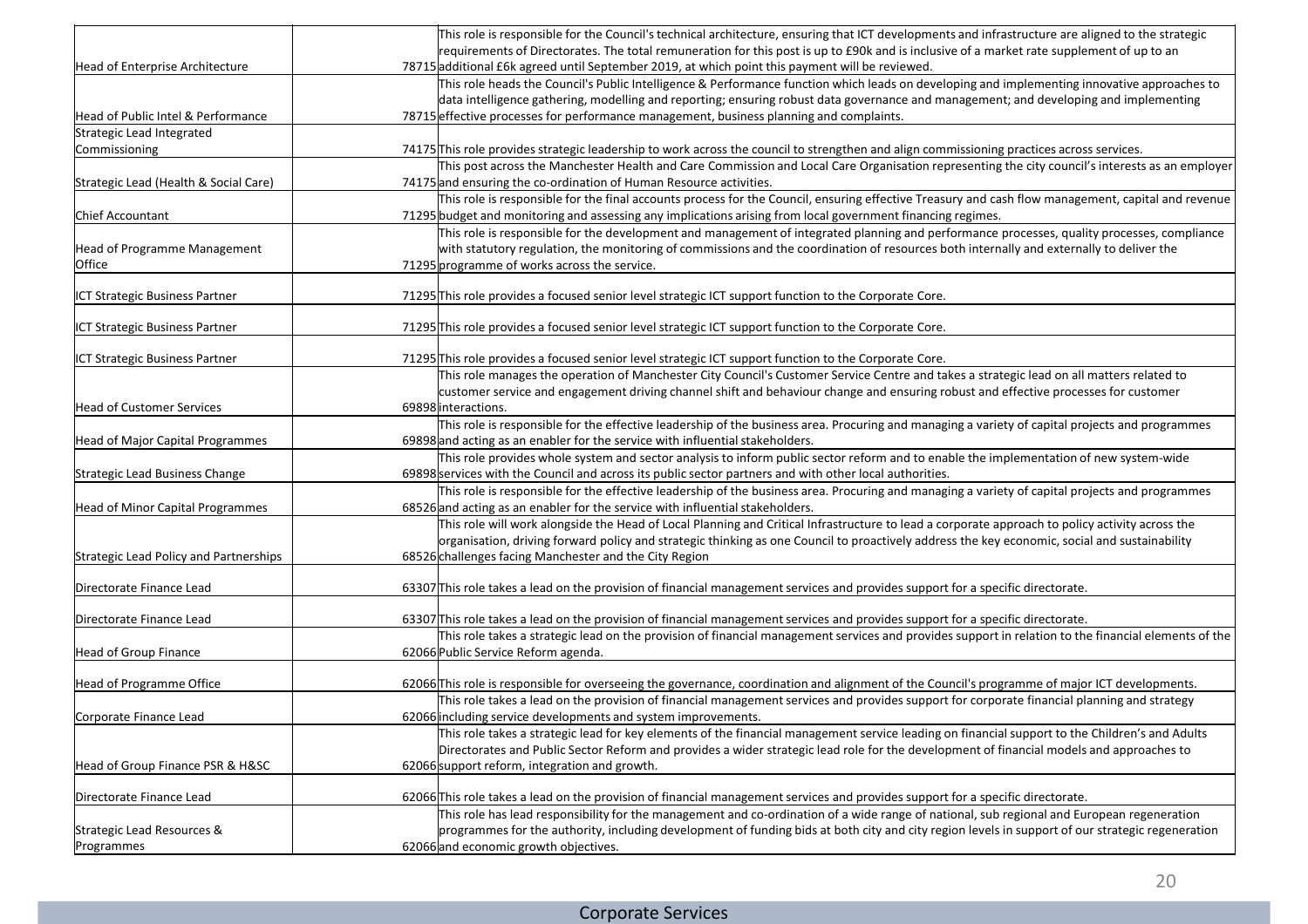|                                      | This role leads the Council's consolidated Revenues Service, including management of the Council's Council Tax Service, Business Rates Service      |
|--------------------------------------|-----------------------------------------------------------------------------------------------------------------------------------------------------|
|                                      | and the recovery of other money and debts owed to the Council including adult social care, benefit overpayments and all other miscellaneous         |
| Head of Corporate Revenue            | 60857debt.                                                                                                                                          |
|                                      | This role leads the Council's consolidated financial assessments, including management of the Council's Benefits Service and the administration of  |
| <b>Head of Corporate Assessments</b> | 60857 other financial assessments provided by the Council including adult social care, and welfare provision.                                       |
|                                      |                                                                                                                                                     |
| Head of Programme Office             | 60857 This role is responsible for overseeing the governance, coordination and alignment of the Council's programme of major ICT developments.      |
|                                      | This role supports the Head of Service in leading the development and delivery of an effective audit strategy and audit plans in line with          |
| Deputy Head of Internal Audit & Risk | professional standards. Advising and engaging senior management on risks and issues to influence change and improvements in governance, risk        |
| Man                                  | 60857 management and internal control.                                                                                                              |
|                                      | This role leads and coordinates the intelligence and research functions of the Council which work to provide reliable information in support of the |
| Strategic Lead                       | organisation's decision making processes, with a particular focus on research and intelligence to drive the public service reform agenda and        |
| Intelligence&DataScience             | 60857 health and social care integration.                                                                                                           |
|                                      |                                                                                                                                                     |
| Group Finance Lead                   | 54674 This role leads on the provision of financial management services to a portfolio of services or for a specific thematic area.                 |
| Group Finance Lead                   | 54674 This role leads on the provision of financial management services to a portfolio of services or for a specific thematic area.                 |
|                                      |                                                                                                                                                     |
| Group Finance Lead                   | 54674 This role leads on the provision of financial management services to a portfolio of services or for a specific thematic area.                 |
|                                      |                                                                                                                                                     |
| Group Finance Lead                   | 54674 This role leads on the provision of financial management services to a portfolio of services or for a specific thematic area.                 |
|                                      | This role is responsible for the overall management of the Energy Management function and providing a comprehensive energy management               |
| <b>Group Manager Energy</b>          | 54674 service to stakeholders across Manchester and Bolton Councils.                                                                                |
|                                      | This role is responsible for the overall management of the Strategic Procurement function, providing a comprehensive procurement service to         |
| <b>Group Manager Procurement</b>     | 54674 stakeholders in accordance with the Council's Financial Regulations.                                                                          |
|                                      | This role leads and manages a portfolio of large and complex ICT related programmes and ensures that a comprehensive programme delivery             |
| Programme Manager                    | 54674 strategy is in place.                                                                                                                         |
|                                      | This role leads and manages a portfolio of large and complex ICT related programmes and ensures that a comprehensive programme delivery             |
| Programme Manager                    | 54674 strategy is in place.                                                                                                                         |
|                                      | This role leads and manages a portfolio of large and complex ICT related programmes and ensures that a comprehensive programme delivery             |
| Programme Manager                    | 54674 strategy is in place.                                                                                                                         |
|                                      | This role leads and manages a portfolio of large and complex ICT related programmes and ensures that a comprehensive programme delivery             |
| Programme Manager                    | 54674 strategy is in place.                                                                                                                         |
|                                      | This role leads and coordinates the authority's performance and complaints functions working to ensure the effective provision of reliable          |
| Performance & Governance Manager     | 54674 information in relation to people.                                                                                                            |
|                                      | This role manages the development of corporate core systems and the development of effective data governance which provides for accurate            |
| Data Governance Manager              | 54674 and reliable data, and facilitates the enhancement of systems to deliver identified improvement in corporate information.                     |
|                                      |                                                                                                                                                     |
| Service Operations Manager           | 53535 This role leads a team which provides and supports the Council's infrastructure platforms and applications.                                   |
| <b>Application Support Manager</b>   | 53535 This role leads a team which provides and supports the Council's infrastructure platforms and applications.                                   |
|                                      | This role is responsible for leading and coodinating ICT functions and resources, enforcing standards and regulated activity. Managing and          |
| Security and Resilience Manager      | 53535 Mitigating risk, planning and the strategic direction of the ssrvice                                                                          |
|                                      |                                                                                                                                                     |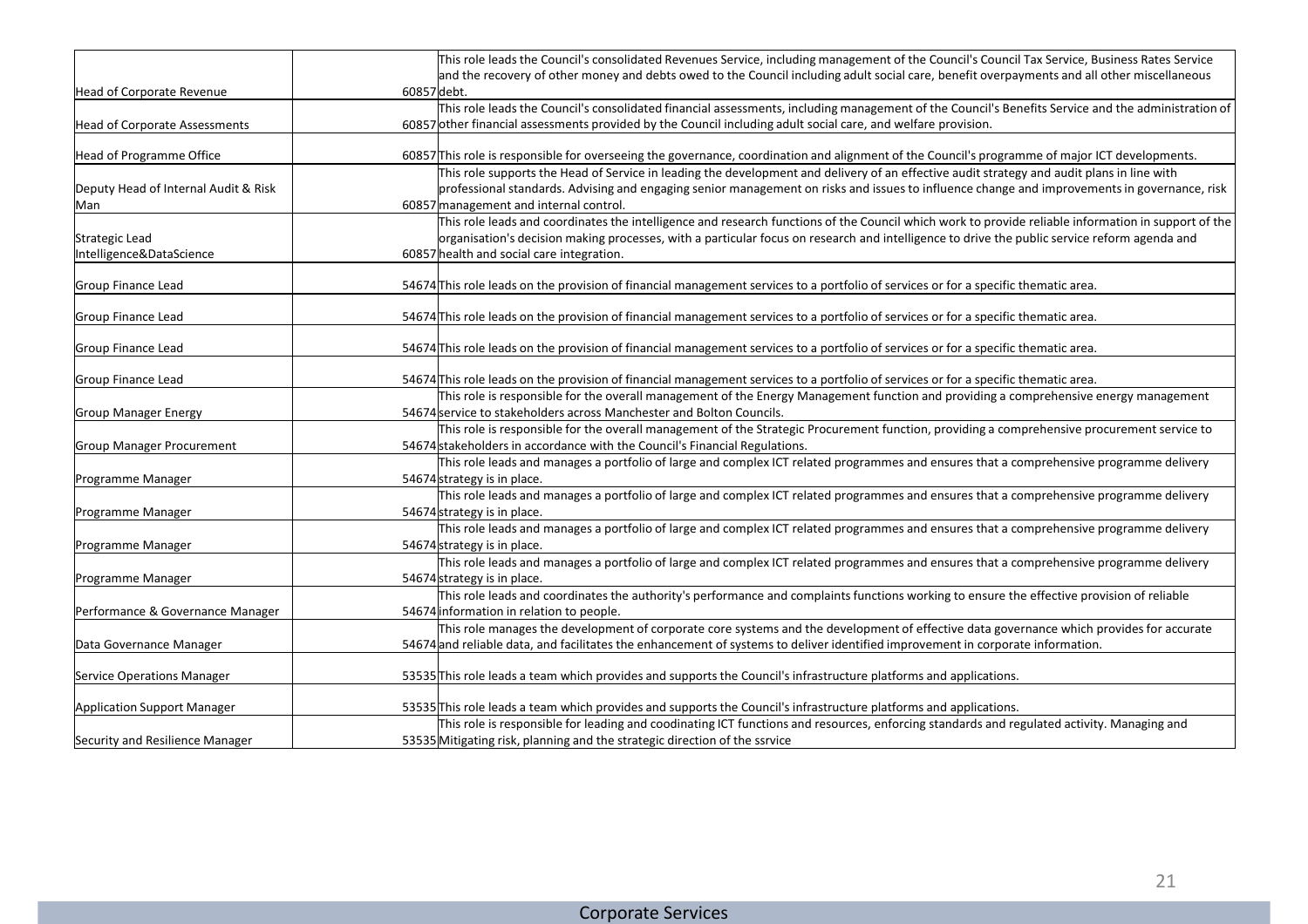|                                      |       | This role is responsible for maintaining the integrity of ICT systems and the consistency of applied architectures across the organisation ensuring                            |
|--------------------------------------|-------|--------------------------------------------------------------------------------------------------------------------------------------------------------------------------------|
|                                      |       | that the ICT infrastructure is aligned to long-term MCC strategy. The total remuneration for this post is up to £58k and is inclusive of a market rate                         |
| <b>Enterprise Architect</b>          |       | 52410 supplement of up to an additional £15k agreed until August 2018.                                                                                                         |
|                                      |       | This role leads and manages a portfolio of large and complex ICT related programmes and ensures that a comprehensive programme delivery                                        |
| Programme Manager                    |       | 52410 strategy is in place.                                                                                                                                                    |
|                                      |       | The Complaints Service manage complaints, Freedom of Information, Data Subject                                                                                                 |
|                                      |       | Access and Environmental Regulations requests delivering an effective and                                                                                                      |
|                                      |       | balanced response to customer and other complaints and information requests for                                                                                                |
|                                      |       | Manchester City Council and services commissioned by Manchester Health and                                                                                                     |
| Complaints Manager                   |       | 52410 Care Commissioning.                                                                                                                                                      |
|                                      |       | Responsible for the management and coordination of the Workforce Culture &                                                                                                     |
|                                      |       | Development function. Driving strategies that help employees to work in new and                                                                                                |
| Culture & Development Lead           |       | 51305 innovative ways, and the tools, support, and culture supporting the wider HROD Service.                                                                                  |
|                                      |       | This role leads on the delivery of first and second line ICT support for internal and external Council services and provides strategic direction for                           |
| Technical Operations Manager         |       | 51305 technology development and ICT Project Management.                                                                                                                       |
|                                      |       | Responsible for Leading, developing and delivering a programme or research and intelligence to support economic growth and regeneration                                        |
|                                      |       | aligned to the objectives of the Our Manchester Strategy. Icluding managing the Workforce intelligence function responsible for the development                                |
|                                      |       | of workforce intelligence to support assurance around people management activity and innovative analytics.                                                                     |
| Research Manager                     | 51305 |                                                                                                                                                                                |
|                                      |       | This role leads and manages a portfolio of large and complex ICT related programmes and ensures that a comprehensive programme delivery                                        |
| Programme Manager                    |       | 51238 strategy is in place.                                                                                                                                                    |
|                                      |       | This role supports the Corporate Finance Lead by identifying, advising on, and                                                                                                 |
|                                      |       | managing the taxation (VAT) aspects of high level initiatives and projects                                                                                                     |
|                                      |       | undertaken by MCC, GMCA and its partners. Also managing all aspects of VAT and other non-payroll related taxation and tax                                                      |
|                                      |       | planning with the objective of minimising both the Council's and GMCA tax                                                                                                      |
| <b>Head of VAT</b>                   |       | 50136 liability and the financial risks associated with potential liabilities.                                                                                                 |
|                                      |       | The role holder leads on the provision of financial advice, support, guidance and management information for the projects covering scheme                                      |
| Finance Lead                         |       | 50136 design, developmet and delivery and both capital and revenue related expenditure                                                                                         |
|                                      |       | The role holder leads on the provision of financial advice, support, guidance and management information for the projects covering scheme                                      |
| Finance Lead                         |       | 50136 design, developmet and delivery and both capital and revenue related expenditure                                                                                         |
|                                      |       | This role supports the business development of North West Construction Hub, Effectively prioritisation and scheduling of hub resources and                                     |
|                                      |       | activities ensuring there is sufficient capacity to support commissioning plans, Strategically working with and supporting external consultants in                             |
| Procurement Manager Level 2          |       | 50136 their delivery of MCC capital programmes and projects, to ensure that they are fully informed of their obligations.                                                      |
|                                      |       | This role leads the delivery of complex projects, to time, budget and quality criteria. The role requires extensive experience of construction                                 |
|                                      |       | projects and building component scheme delivery within a changing and operational environment. The role holder is expected to oversee and be                                   |
| Programme Leader Major Projects      |       | 50136 accountable for project delivery and providing delivery excellence.                                                                                                      |
|                                      |       | This role leads the delivery of complex projects, to time, budget and quality criteria. The role requires extensive experience of construction                                 |
|                                      |       | projects and building component scheme delivery within a changing and operational environment. The role holder is expected to oversee and be                                   |
| Programme Leader Major Projects      |       | 50136 accountable for project delivery and providing delivery excellence.                                                                                                      |
|                                      |       | This role provides technical leadership to the design team and identify developing areas for innovation in design, and actively support the                                    |
|                                      |       | development of others. experience of construction projects and building component design within a changing and operational environment. They                                   |
| Surveying Team Leader Minor Projects |       | 50136 oversee and be accountable for technical delivery                                                                                                                        |
|                                      |       | This role leads the commercial delivery of complex projects, to time, budget                                                                                                   |
|                                      |       |                                                                                                                                                                                |
|                                      |       | and quality criteria. The role requires extensive experience of construction projects and<br>building component scheme commercial management within a changing and operational |
| Commercial Team Leader Minor         |       | environment. The role holder is expected to oversee and be accountable for the commercial                                                                                      |
|                                      |       |                                                                                                                                                                                |
| Projects                             |       | 50136 elements of project delivery and providing commercial excellence.                                                                                                        |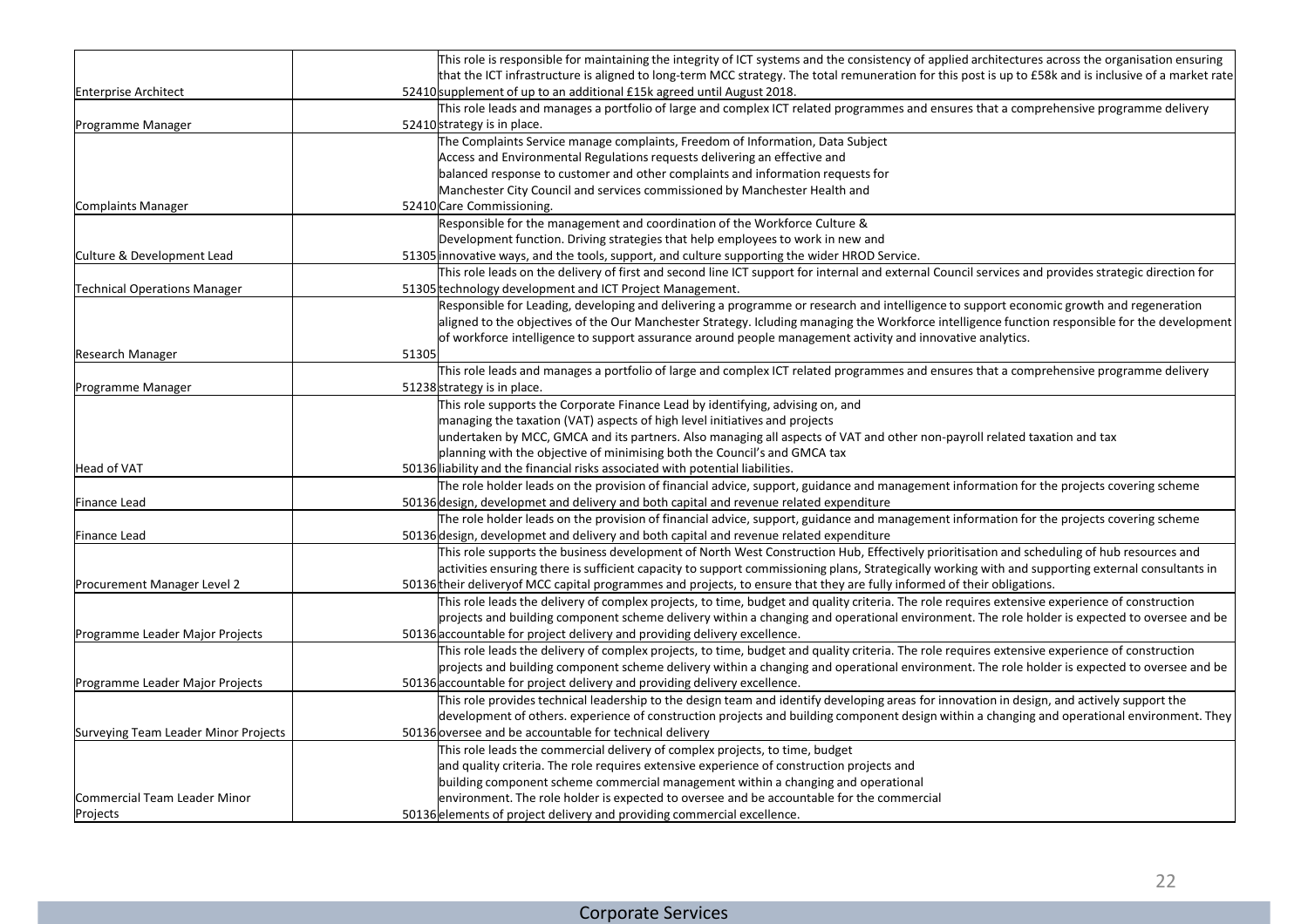|                                       | This role provides technical leadership to the design team and identify developing areas for innovation in design, and actively support the          |
|---------------------------------------|------------------------------------------------------------------------------------------------------------------------------------------------------|
|                                       | development of others. experience of construction projects and building component design within a changing and operational environment. They         |
| Surveying Team Leader Minor Projects  | 50136 oversee and be accountable for technical delivery                                                                                              |
|                                       | This role provides a strategic technical consultancy function for the assigned service area, ensuring                                                |
|                                       | that complex and innovative technical solutions are delivered in line with customer and                                                              |
|                                       | legislative requirements. Dependent on the service area, this may include software /                                                                 |
|                                       | information technology support, engineering, surveying, curating or other specialist                                                                 |
| Engineer Team Leader Minor Projects   | 50136 functions.                                                                                                                                     |
|                                       | The roleholder will lead, and be responsible for the provision of, a professional internal audit service that delivers a programme of planned and    |
|                                       | responsive audit work across all areas of Council and Bolton activity and aligns with standards required by the Accounts and Audit Regulations       |
| Audit Manager                         | 50136 and the CIPFA Code of Practice.                                                                                                                |
|                                       | The roleholder will lead, and be responsible for the provision of, a professional health and safety service that develops and implements             |
|                                       | governance and assurance frameworks to enable the Council to demonstrate effective management of health and safety risks and compliance              |
| Health & Safety Manager               | 50136 with relevant legislation and statutory duties.                                                                                                |
|                                       | This role will have lead responsibility for the development and management of a substantial programme of activity falling within the remit of        |
|                                       | Policy, Partnerships and Research that supports the delivery of established strategic priorities and future strategy development. More specifically  |
|                                       | the role will be leading on the objective of delivering carbon neutrality for Manchester by 2038. This will include convening the key partnerships   |
|                                       | that are necessary to bring this about as well as bidding for additional resources from external funding bodies in order to make progress on this    |
| <b>Environmental Strategy Manager</b> | 50136 agenda.                                                                                                                                        |
|                                       | The role holder is responsible for the effective delivery of the City's Parking Services, Bus Lane Enforcement and Residents Parking Schemes         |
| Group Manager                         | 49078 across the city.                                                                                                                               |
|                                       | This role leads and manages a portfolio of large and complex ICT related programmes and ensures that a comprehensive programme delivery              |
| Programme Manager                     | 49078 strategy is in place.                                                                                                                          |
|                                       | The role holder will lead the team responsible for the delivery of the Council's statutory plan making functions, including the development of the   |
|                                       | updated Local Plan and be a lead advisor to the Council on planning, transport and other infrastructure policy and strategy matters, working         |
| Planning and Infrastructure Manager   | 49078 closely with other Greater Manchester authorities and Transport for Greater Manchester.                                                        |
|                                       | The role holder will have responsibility for the effective leadership and management of the Councils Customer Service Organisation. The              |
|                                       | Customer Service Organisation (CSO) is responsible for ensuring that Manchester City Council provides excellence in service delivery at the first    |
|                                       | point of contact to our residents, businesses and partners across customer access channels and services whilst ensuring value for money is           |
| Corporate Customer Services Manager   | 47858 achieved and sustained.                                                                                                                        |
|                                       | This role is the lead responsibility for development and management of programmes of activity supporting the delivery of Our Manchester              |
| Policy and Partnerships Manager       | 47858 strategy. Leading on the development of internally produced strategies, research and projects across all directorates.                         |
|                                       | The role holder leads on the provision of financial advice, support, guidance and management information for the projects covering scheme            |
| School Finance Lead                   | 46851 design, developmet and delivery and both capital and revenue related expenditure                                                               |
|                                       | This role heads identified transformational regeneration initiatives including identified cultural schemes that are spatially-focused to support the |
|                                       | transformation and regeneration of the city. This involves the leadership of multi-disciplinary teams drawn from across the City Council and key     |
| Strategic Lead Cultural Development   | 44505 * partners.                                                                                                                                    |
|                                       | This role leads the Council's Shared Service Centre, including management of the Council's strategic pension's service, the provision of employee,   |
| Shared Service Centre Manager         | 43739 * payroll and pension services to internal and external customers and the management of the Council's transactional financial processes.       |
|                                       | This role heads the Council's procurement function, and is responsible for delivering integrated procurement and contract management across          |
| <b>Head of Corporate Procurement</b>  | 32116 * Manchester and Bolton Councils in line with legal requirements.                                                                              |
|                                       | This post is responsible for managing the Council's interface with the recognised Trades Unions and providing oversight to complex employment        |
| <b>Head of Employee Relations</b>     | 29639 * cases and activity in relation to contractual and policy changes and their impact on the workforce                                           |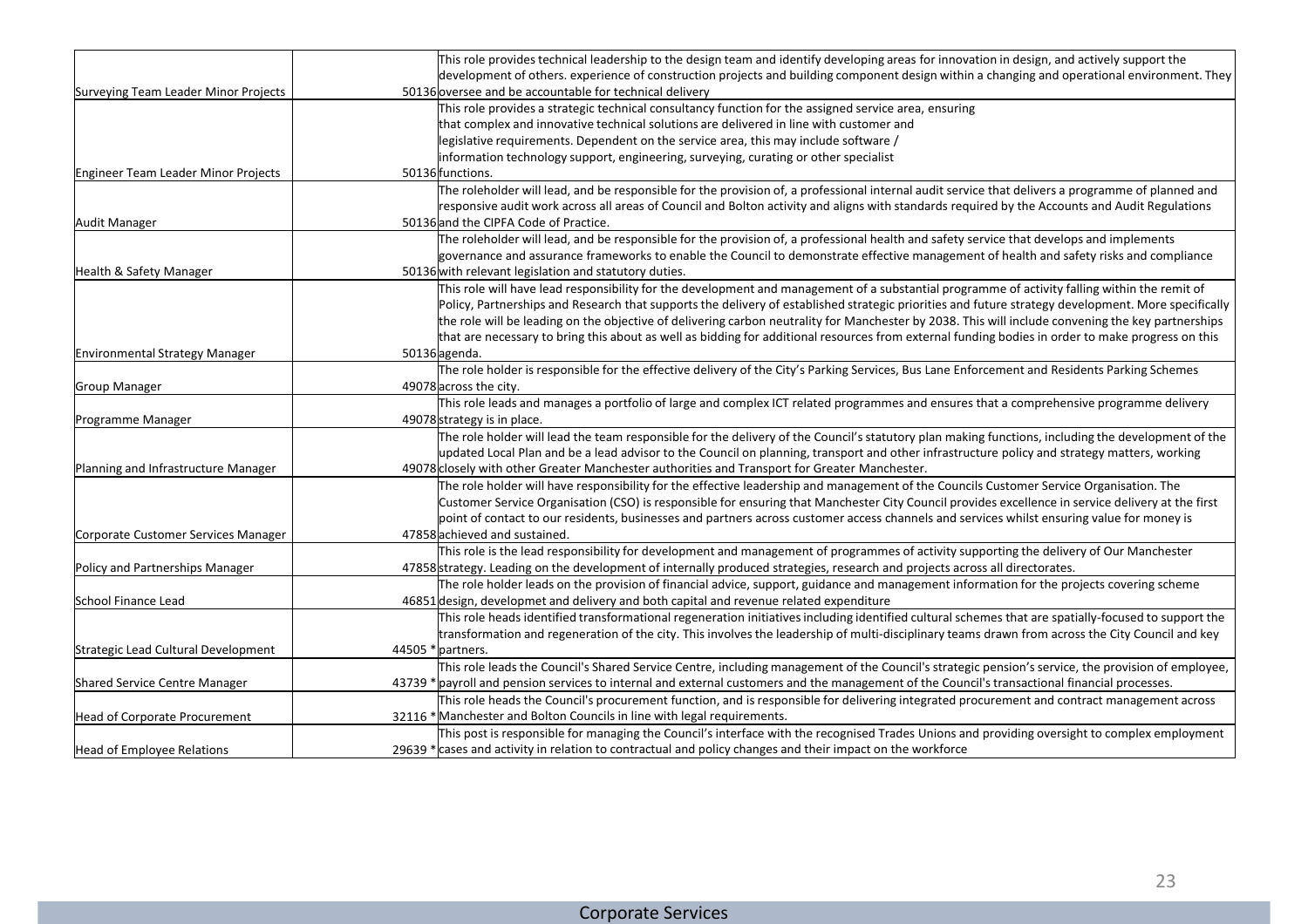|                             |              | This role provides commercial financial expertise, leading the council's commercial activity in line with CIPFA and HM Treasury. Supporting                                                                                                                                                                   |
|-----------------------------|--------------|---------------------------------------------------------------------------------------------------------------------------------------------------------------------------------------------------------------------------------------------------------------------------------------------------------------|
| Head of Finance Commercial  | 178715-87217 | support the development of capital funding bids and commercial proposals.                                                                                                                                                                                                                                     |
|                             |              | This role delivers financial management in the context of significant changes faced by directorates and support services and partner organisations                                                                                                                                                            |
|                             |              | to ensure integrated financial activity.It also leads the AGMA/GMCA budget, monitoring and final accounts working closely with the City                                                                                                                                                                       |
|                             |              | Treasurer and the Deputy City Treasurer to ensure that proposed arrangements for public service reform adhere to AGMA/GMCA financial                                                                                                                                                                          |
| Corporate Head of Finance   | 178715-87217 | procedures.                                                                                                                                                                                                                                                                                                   |
|                             |              | This role takes a strategic lead for key elements of the financial management service leading on financial support to the Children's and Adults<br>Directorates and Public Sector Reform and provides a wider strategic lead role for the development of financial models and approaches to                   |
| Directorate Head of Finance | 178715-87217 | support reform, integration and growth.                                                                                                                                                                                                                                                                       |
|                             |              | This role is responsible for developing frameworks for consistently good management practice and programmes of cultural change across the                                                                                                                                                                     |
| Director of HROD            | 95953-105940 | Council to support the development of Our Manchester.                                                                                                                                                                                                                                                         |
|                             |              | This post leads the design, implementation, development, support and monitoring of policies, procedure frameworks and approaches within                                                                                                                                                                       |
| <b>HR Operations Lead</b>   | 46851-50136  | HROD.                                                                                                                                                                                                                                                                                                         |
|                             |              | This role is responsible for maintaining the integrity of ICT systems and the consistency of applied architectures across the organisation ensuring<br>that the ICT infrastructure is aligned to long-term MCC strategy. The total remuneration for this post is up to £58k and is inclusive of a market rate |
| <b>Enterprise Architect</b> | 46851-50136  | supplement of up to an additional £15k agreed until August 2018.                                                                                                                                                                                                                                              |
|                             |              | This role is responsible for maintaining the integrity of ICT systems and the consistency of applied architectures across the organisation ensuring                                                                                                                                                           |
|                             |              | that the ICT infrastructure is aligned to long-term MCC strategy. The total remuneration for this post is up to £58k and is inclusive of a market rate                                                                                                                                                        |
| <b>Enterprise Architect</b> | 46851-50136  | supplement of up to an additional £15k agreed until August 2018.                                                                                                                                                                                                                                              |
|                             |              | This role leads a team which provides service and supplier management, service design and requirements to support the organisations day to day                                                                                                                                                                |
| Service Management Manager  | 51305-54674  | lbusiness.                                                                                                                                                                                                                                                                                                    |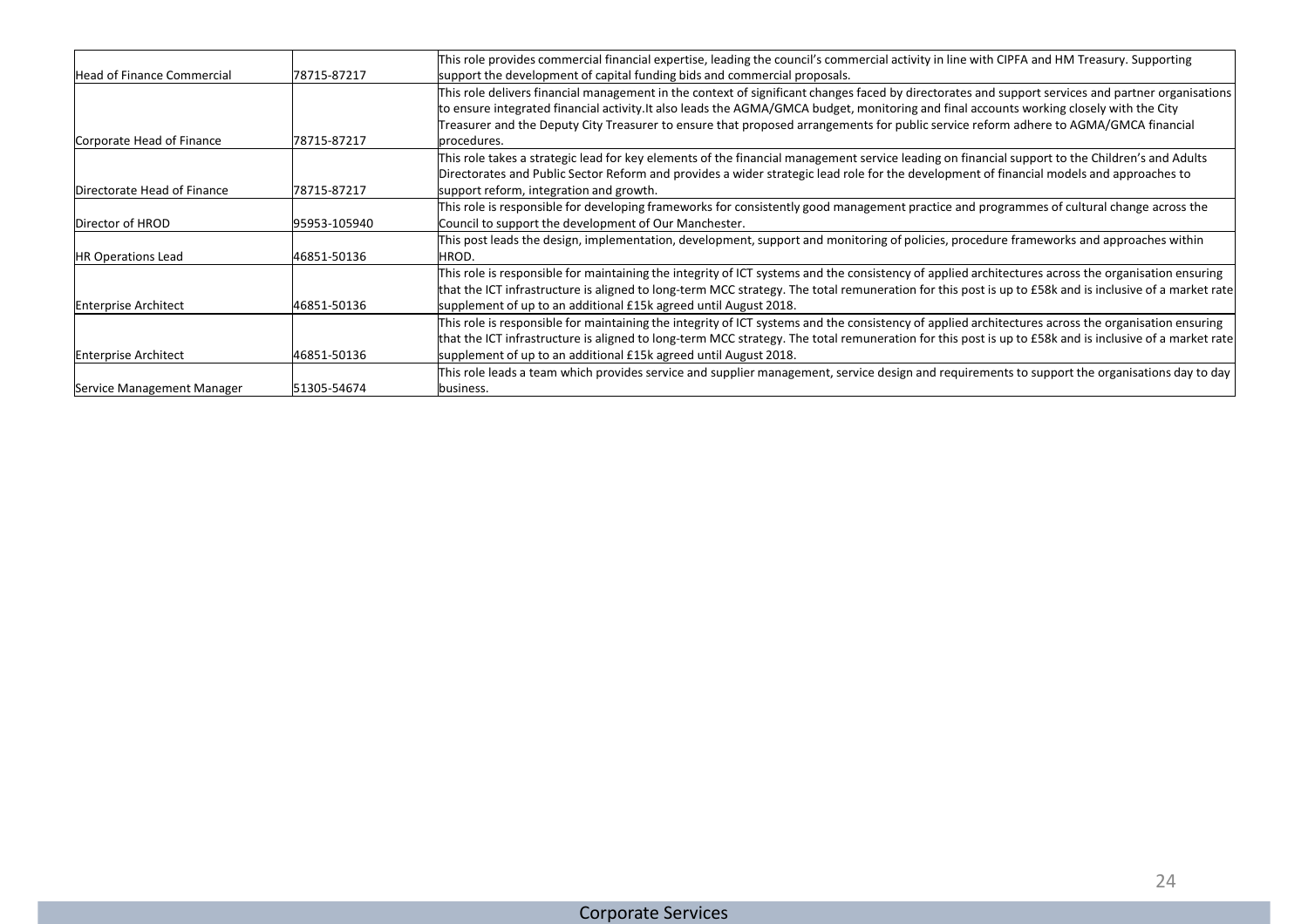|                                    | Total Remuneration (Full $\vert$ |                                                                                                                                                     |
|------------------------------------|----------------------------------|-----------------------------------------------------------------------------------------------------------------------------------------------------|
| <b>Role Title</b>                  | Time Equivelant)                 | <b>Role Descriptor</b>                                                                                                                              |
|                                    |                                  | City Solicitor with overall strategic responsibility for legal and democratic compliance across the organisation and management of the City         |
| City Solicitor                     |                                  | 127357 Solicitor's Services portfolio. This role is the Council's statutory Monitoring Officer.                                                     |
|                                    |                                  | This role heads the Council's legal services function, as well as the Legal function of Salford City Council and Rochdale Council Child Care and is |
|                                    |                                  | responsible for protecting the Councils' interests and supporting the organisations' operation and decision making processes. This role also        |
| Deputy City Solicitor              |                                  | 105940 provides leadership to the Coroners and Registrars Service and acts as Deputy Monitoring Officer for Manchester.                             |
|                                    |                                  | This role manages the provision of full legal support to both Manchester & Salford Children's Directorates including the delivery of safeguarding   |
|                                    |                                  | advice to both council's Children's Safeguarding Boards. The role is also responsible for the development of an in house advocacy service to the    |
| Head of Childrens & Families       |                                  | 87217 AGMA authorities.                                                                                                                             |
|                                    |                                  | This role takes a strategic lead for key elements of the legal service leading on support on, employment, health and community, litigation, and     |
|                                    |                                  | regulatory and housing issues across the organisation. The role also leads on maximising income generation for Legal Services and manages the       |
| Head of People Place & Regulation  |                                  | 87217 strategic relationship with Salford City Council.                                                                                             |
| Head of Commercial & Strategic     |                                  | This role provides a specialist commercial legal service to the organisation, lending high level legal support to high value high profile projects  |
| Develpmts                          |                                  | 81895 which focus on economic growth, investment and transformation.                                                                                |
|                                    |                                  | This role is responsible for the delivery of governance advice, assistance and support to Manchester, Salford and the Greater Manchester            |
| Head of Governance                 |                                  | 80289 Combined Authority.                                                                                                                           |
|                                    |                                  | This role oversees the Council's legal work in support of physical regeneration and development, including work in relation to property, planning   |
| Head of Legal Regeneration         |                                  | 69898 and infrastructure                                                                                                                            |
|                                    |                                  | This role manages the delivery and development of Manchester's communications strategy, including leading and coordinating authority wide           |
| Head of Strategic Communications   |                                  | 68526 planning of digital activities and support to internal customers. The role also has management responsibility for the Press Office.           |
| Group Leader Regulatory & Housing  |                                  | 54674 This role leads on the provision of professional legal services in relation to a portfolio of legal disciplines.                              |
| Head of Business Support &         |                                  | This role is responsible for the management of the legal services finance team, all billing and finance functions and the development of business   |
| Development                        |                                  | 54674 support systems and databases. It also oversees the organisation's support function to Elected Members.                                       |
|                                    |                                  | This role leads Manchester City Council's Electoral Services and leads and manages the elections and electoral registration functions across the    |
|                                    |                                  | City Council, supervising the delivery of all elections. The roleholder also leads on discrete programmes on work in relation to the democratic and |
| Head of Electoral Services         |                                  | 54674 electoral work of the Council.                                                                                                                |
|                                    |                                  | This role has overall responsibility for the Executive Office and effective management and development of governance processes to support           |
| Head of Chief Executive Office     |                                  | 53535 decision makers to develop and implement policy and financial decisions.                                                                      |
|                                    |                                  | The total remuneration for this post is up to £57,510 inclusive of a market rate supplement of up to an additional £5k agreed until the end of      |
| Lead Advocate                      |                                  | 52510 2020, at which point this payment will be reviewed.                                                                                           |
|                                    |                                  |                                                                                                                                                     |
| Principal Solicitor/Team Leader    |                                  | 51417 This role leads on the provision of professional legal services in relation to a portfolio of legal disciplines.                              |
|                                    |                                  | This role will provide proactive leadership and management to a team of Solicitors handling a wide range of work within the Childrens and           |
|                                    |                                  | Families legal group. Develop and manage a team handling a full range of commercial transactions. Provide support and deputise for the Head of      |
|                                    |                                  | Childrens and Families                                                                                                                              |
|                                    |                                  |                                                                                                                                                     |
| Group Manager Childrens & Families | 50136                            |                                                                                                                                                     |
|                                    |                                  |                                                                                                                                                     |
| Deputy Head of Childrens Legal     |                                  | 50136 This role leads on the provision of professional legal services in relation to a portfolio of legal disciplines.                              |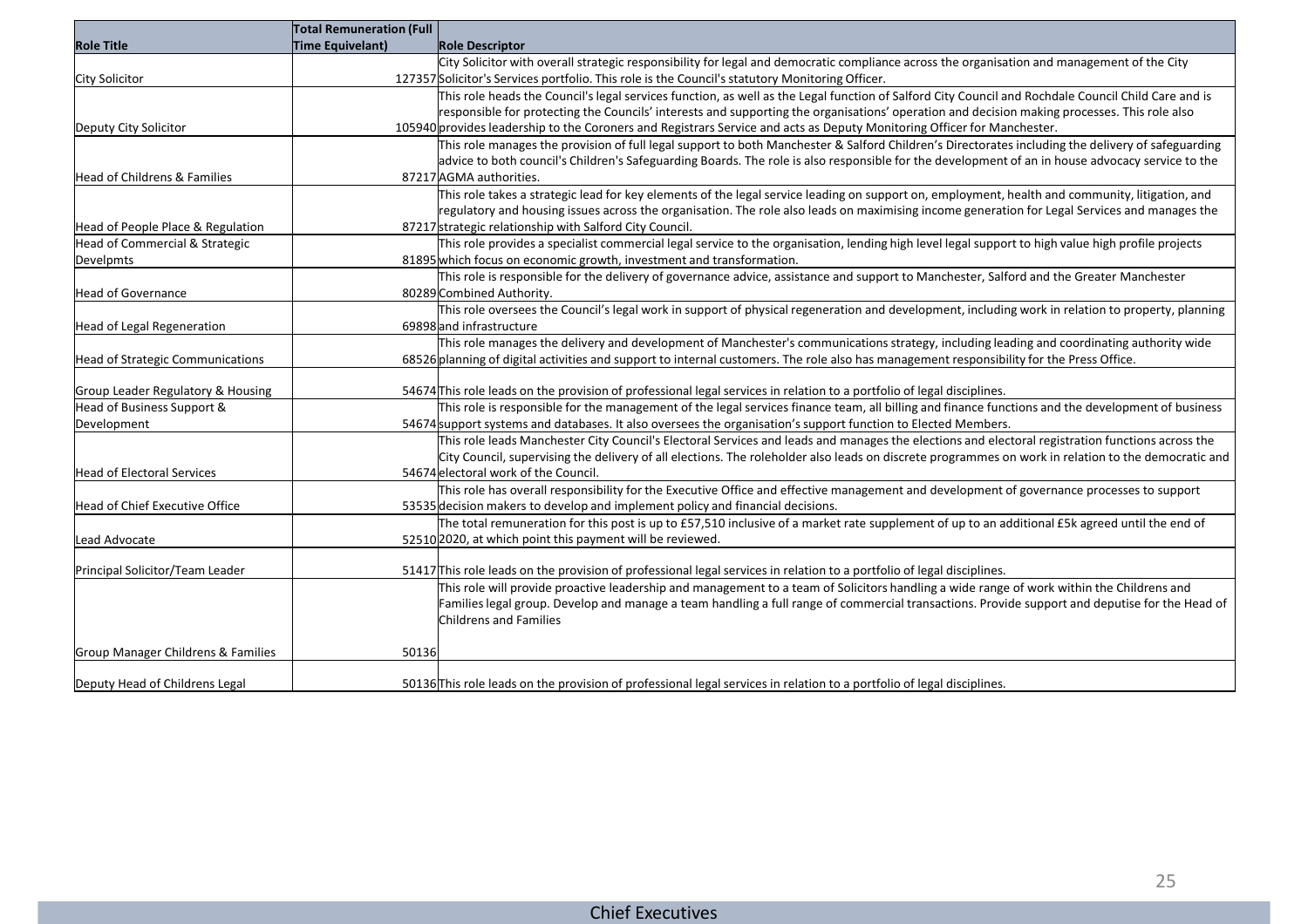|                                      |             | This role provides efficient and high quality legal advice and representation for the authority in complex and sensitive legal cases which require                                                                                                                                                       |
|--------------------------------------|-------------|----------------------------------------------------------------------------------------------------------------------------------------------------------------------------------------------------------------------------------------------------------------------------------------------------------|
|                                      |             | specialist technical and legislative expertise.The roleholder presents the case of the Local Authority within a variety of proceedings and venues,                                                                                                                                                       |
| In House Advocate                    |             | 50136 including lengthy contested hearings to achieve the best outcome for the client in a timely and flexible manner.                                                                                                                                                                                   |
|                                      |             | This role provides efficient and high quality legal advice and representation for the authority in complex and sensitive legal cases which require                                                                                                                                                       |
|                                      |             | specialist technical and legislative expertise.The roleholder presents the case of the Local Authority within a variety of proceedings and venues,                                                                                                                                                       |
| In House Advocate                    |             | 50136 including lengthy contested hearings to achieve the best outcome for the client in a timely and flexible manner.                                                                                                                                                                                   |
|                                      |             |                                                                                                                                                                                                                                                                                                          |
|                                      |             | This role provides efficient and high quality legal advice and representation for the authority in complex and sensitive legal cases which require<br>specialist technical and legislative expertise.The roleholder presents the case of the Local Authority within a variety of proceedings and venues, |
| In House Advocate                    |             | 50136 including lengthy contested hearings to achieve the best outcome for the client in a timely and flexible manner.                                                                                                                                                                                   |
|                                      |             | This role will provide proactive leadership and management to a team of Solicitors handling a wide range of work within the Children's and                                                                                                                                                               |
|                                      |             | Families legal group. Develop and manage a team handling a full range of commercial transactions. Provide support and deputise for the Head of                                                                                                                                                           |
| Group Manager Childrens & Families   |             | 50136 Children's and Families.                                                                                                                                                                                                                                                                           |
|                                      |             | This role provides effective leadership and direction for a number of teams and service areas. Motivate and constantly improve service delivery                                                                                                                                                          |
| Deputy Head Children&Families Legal  |             |                                                                                                                                                                                                                                                                                                          |
| Grp                                  |             | 50136 and maintain high standards of performance by demonstrating strategic vision and proactive leadership. Deputise for the Group Leader.                                                                                                                                                              |
|                                      |             | This role will provide proactive leadership and management to a team of Solicitors handling a wide range of work within the Commercial legal                                                                                                                                                             |
|                                      |             | group. Develop and manage a team handling a full range of commercial transactions. Provide management support and deputise for the Assistant                                                                                                                                                             |
| Head of Group                        |             | 50136 Head of Regeneration Legal.                                                                                                                                                                                                                                                                        |
|                                      |             | This role will provide proactive leadership and management to a team of Solicitors handling a wide range of work within the Planning and                                                                                                                                                                 |
| Group Manager Planning &             |             | Infrastructure group. Develop and manage a team handling a full range of commercial transactions. Provide management support and deputise                                                                                                                                                                |
| Infrastructure                       |             | 50136 for the Assistant Head of Regeneration Legal.                                                                                                                                                                                                                                                      |
|                                      |             | This role will provide proactive leadership and management to a team of Solicitors handling a wide range of work within the Property group.                                                                                                                                                              |
|                                      |             | Develop and manage a team handling a full range of commercial transactions. Provide management support and deputise for the Assistant Head                                                                                                                                                               |
| <b>Group Manager Property</b>        |             | 50136 of Regeneration Legal.                                                                                                                                                                                                                                                                             |
|                                      |             | This role will provide proactive leadership and management to a team of Solicitors handling a wide range of work within the Litigation group.                                                                                                                                                            |
|                                      |             | Develop and manage a team handling a full range of commercial transactions. Provide management support and deputise for the Assistant Head                                                                                                                                                               |
| Group Manager Civil Litigation       |             | 50136 of Regeneration Legal.                                                                                                                                                                                                                                                                             |
|                                      |             | This role will provide proactive leadership and management to a team of Solicitors handling a wide range of work within a specific area of law.                                                                                                                                                          |
|                                      |             | The role holder will professionally and effectively undertake a personal caseload of complex, high value, and sensitive matters achieving timely                                                                                                                                                         |
|                                      |             | and successful outcomes. The role holder will develop increased capacity to expand income generating business, maintain excellent business                                                                                                                                                               |
| <b>Group Manager</b>                 |             | 50136 relationships and exploit opportunities to attract new business.                                                                                                                                                                                                                                   |
|                                      |             | This role will provide proactive leadership and management to a team of Solicitors handling a wide range of work within a specific area of law.                                                                                                                                                          |
|                                      |             | The role holder will professionally and effectively undertake a personal caseload of complex, high value, and sensitive matters achieving timely                                                                                                                                                         |
|                                      |             | and successful outcomes. The role holder will develop increased capacity to expand income generating business, maintain excellent business                                                                                                                                                               |
| <b>Group Manager</b>                 |             | 50136 relationships and exploit opportunities to attract new business.                                                                                                                                                                                                                                   |
|                                      |             | This role provides efficient and high quality legal advice and representation for the authority in complex and sensitive legal cases which require                                                                                                                                                       |
|                                      |             | specialist technical and legislative expertise.The roleholder presents the case of the Local Authority within a variety of proceedings and venues,                                                                                                                                                       |
| In House Advocate                    |             | 49078 including lengthy contested hearings to achieve the best outcome for the client in a timely and flexible manner.                                                                                                                                                                                   |
|                                      |             | This role will provide proactive leadership and management to a team of Solicitors handling a wide range of work within the Property group.                                                                                                                                                              |
| Group Manager Regen Strategic        |             | Develop and manage a team handling a full range of commercial transactions. Provide management support and deputise for the Assistant Head                                                                                                                                                               |
| Projects                             |             | 49078 of Regeneration Legal.                                                                                                                                                                                                                                                                             |
|                                      |             | This role provides proactive leadership and management to a team of Solicitors handling a wide range of work within the Litigation and                                                                                                                                                                   |
|                                      |             | Employment legal group. Develops and manages a team handling a full range of commercial transactions, and provides support and deputises for                                                                                                                                                             |
| Group Leader Litigation & Employment |             | 43739 * the Head of Litigation and employment.                                                                                                                                                                                                                                                           |
|                                      |             | This role manages the delivery and development of Manchester's communications strategy, including leading and coordinating authority wide                                                                                                                                                                |
| Head of Communications               | 51305-54674 | planning of digital activities and support to internal customers. The role also has management responsibility for the Press Office.                                                                                                                                                                      |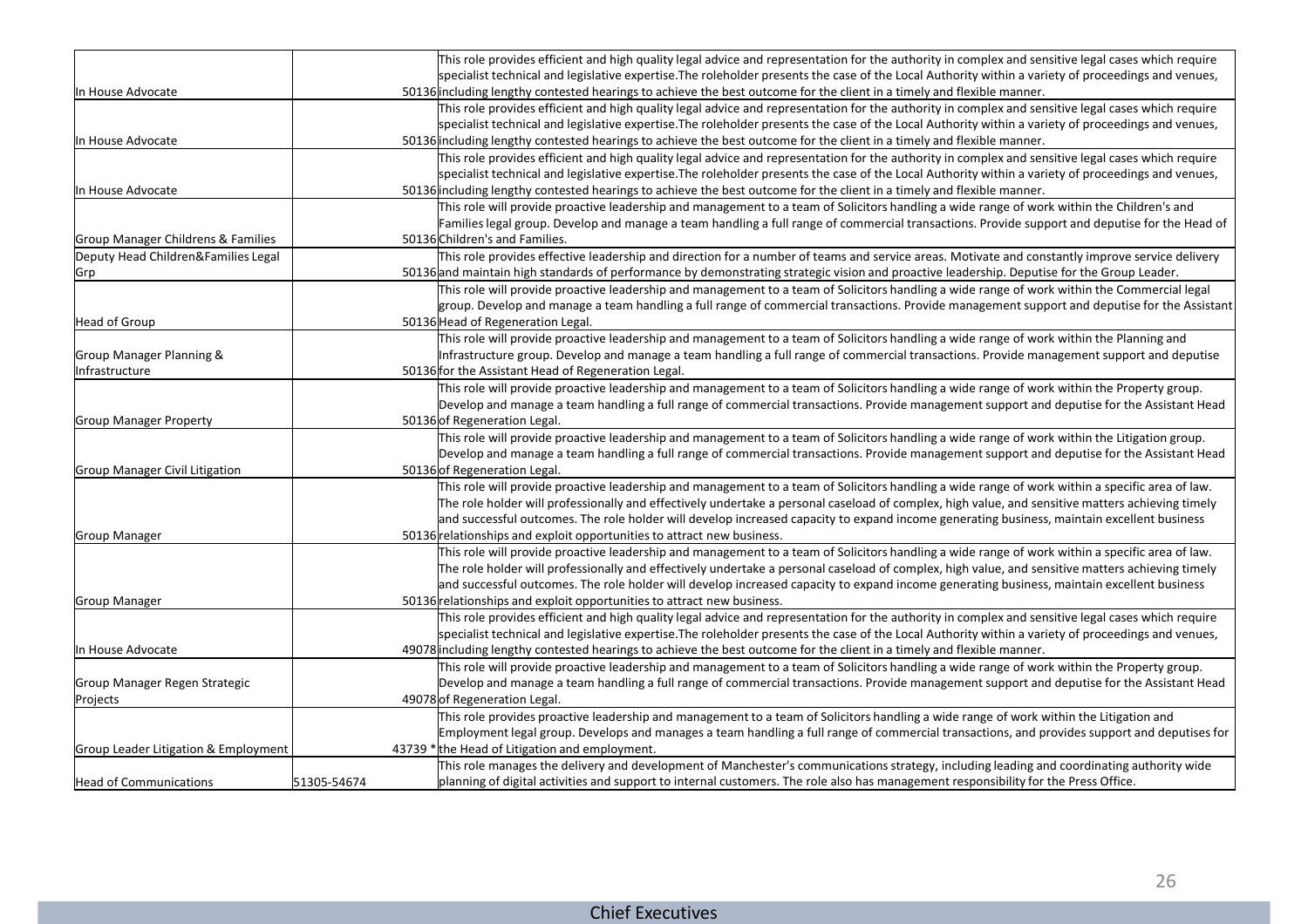|                                       | <b>Total Remuneration (Full</b> |                                                                                                                                                   |
|---------------------------------------|---------------------------------|---------------------------------------------------------------------------------------------------------------------------------------------------|
| <b>Role Title</b>                     | <b>Time Equivelant)</b>         | <b>Role Descriptor</b>                                                                                                                            |
|                                       |                                 | This role has overall strategic responsibility for the delivery and quality of services provided to Manchester's neighbourhoods and driving the   |
| Strategic Director Neighbourhoods     |                                 | 124126 growth and regeneration of the City.                                                                                                       |
|                                       |                                 | The role will drive the delivery of place management and place growth through the                                                                 |
|                                       |                                 | provision of a strategic and senior client lead function for specific commercial and                                                              |
|                                       |                                 | contractual developments. The role will also provide strategic oversight and responsibility for a range of services that                          |
|                                       |                                 | are managed on the basis of an outcome specification, whether they are delivered                                                                  |
| Director of Commercial and Operations |                                 | 105940 by contractors or staff employed by the Council.                                                                                           |
|                                       |                                 | This role is responsible for the day to day operational delivery of a first class highways service and driving and overseeing improvements to the |
| Director of Highways                  |                                 | 97872 way the council manages contracts and the Highways Capital Programme.                                                                       |
|                                       |                                 | This role provides oversight of the highways development portfolio and function leading on the development, commissioning and delivery of         |
| Head of Design Commissioning & PMO    |                                 | 80289 capital investment schemes and ensuring effective programme oversight.                                                                      |
|                                       |                                 | This role manages the Library Strategy and delivery and development of the library, information and archive services across the city, including   |
| Head of Service                       |                                 | supporting local access. It also provides strategic oversight for the Council's cultural offer delivered within neighbourhoods, and provides      |
| Library/Gallerie/Culture              |                                 | 78715 operational management support to the Manchester Art Gallery                                                                                |
| Head of Service Compliance/Comm       |                                 | This role manages a wide range of compliance and enforcement functions, as well as the Community Safety function, working closely with            |
| Safety                                |                                 | 78715 Neighbourhood Teams to plan and deliver effective and appropriate programmes of compliance, enforcement and community safety activity.      |
|                                       |                                 | This role has responsibility for the management of parks, leisure and community events, including contract management of commissioned leisure     |
| Head of Service Parks/Leisure/Events  |                                 | 78715 services                                                                                                                                    |
|                                       |                                 | This role takes a strategic lead for the educational outcomes for children and young people in the city, ensuring that they continue to improve   |
| Head of Neighbourhood Management      |                                 | 78715 and that statutory responsibilities for Education are met.                                                                                  |
|                                       |                                 | This role provides experienced senior level support to the Strategic Director and Director by leading and managing to deliver and enact the       |
| Head of Business Transformation       |                                 | 74175 transformational change required to complete the Highways Target Operating Model and Service Transformation.                                |
|                                       |                                 | This role is responsible for the Asset Management aspects of the highways network, including planned and reactive maintenance. The role is also   |
|                                       |                                 | responsible for Network Management, including issue of permits, interface with TfGM on operational matters and with the Council's Policy,         |
| Head of Network Management            |                                 | 74175 Partnership and Research team on the strategic objectives of the client delivery plans.                                                     |
|                                       |                                 | This role has responsibility for the management of waste, recycling and street cleansing, including contract management of commissioned waste     |
| Strategic Lead Waste/Recycle/St Clean |                                 | 69898 services.                                                                                                                                   |
|                                       |                                 | This role manages the delivery of universal neighbourhood services (e.g. Licensing Compliance, Parking Enforcement, etc) at a Strategic           |
| Strategic Lead Neighbourhood/City     |                                 | Regeneration Framework area. It also leads on the development of neighbourhoods through the creation and management of Place Plans and            |
| Centre                                |                                 | 69898 Ward Plans. This role also has neighbourhood oversight for the City Centre                                                                  |
|                                       |                                 | This role provides strategic leadership to the development of neighbourhoods through the creation and management of Place Plans and Ward          |
| Strategic Lead Neighbourhoods         |                                 | 69898 Plans either for a designated place or thematic area.                                                                                       |
|                                       |                                 | This role provides strategic leadership to the development of neighbourhoods through the creation and management of Place Plans and Ward          |
| Strategic Lead Neighbourhoods         |                                 | 69898 Plans either for a designated place or thematic area.                                                                                       |
|                                       |                                 | This role oversees the Council's Grounds Maintenance function, ensuring the delivery of an operational portfolio of grounds maintenance,          |
| <b>Operational Services Manager</b>   |                                 | 63307 horticulture and arboriculture activity                                                                                                     |
|                                       |                                 | This role manages Manchester Art Gallery on a day-to-day basis, and supports the Director of Manchester City Galleries (employed by the           |
| Senior Operational Lead Galleries     |                                 | 60857 University of Manchester) in identifying, prioritising and resolving strategic organisational issues.                                       |
|                                       |                                 | This role works closely with the Neighbourhood Teams to ensure the successful planning and effective delivery of the citywide community safety    |
| Community Safety Lead                 |                                 | 54674 function.                                                                                                                                   |
|                                       |                                 | This role works closely with the Neighbourhood Teams to ensure the successful planning and effective delivery of appropriate compliance and       |
| Compliance and Enforcement Lead       |                                 | 54674 enforcement programmes.                                                                                                                     |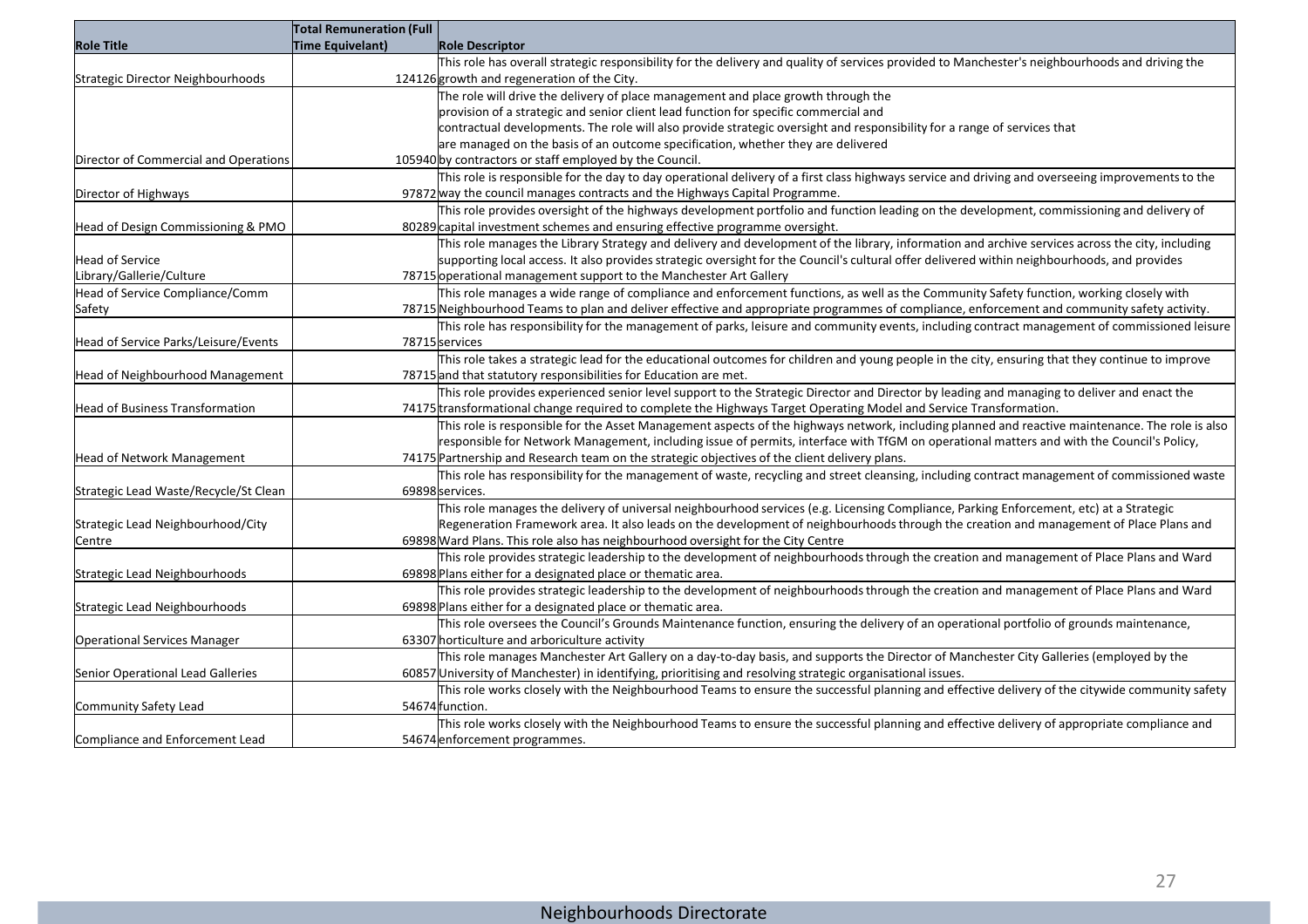|                                      | This role works to maximise the commercial value of the City's assets through the development and oversight of a commercial strategy and              |
|--------------------------------------|-------------------------------------------------------------------------------------------------------------------------------------------------------|
| Events & Commercial Lead             | 53535 events plan                                                                                                                                     |
| Head of Youth Strategy and           | This role takes a strategic lead for the youth offer, leading the strategic commissioning and quality assurance of provision for young people across  |
| Engagement                           | 52410 the City. The role has responsibility for development and delivery of the Valuing Young People strategy.                                        |
|                                      | This role leads and manages a portfolio of large and complex ICT related programmes and ensures that a comprehensive programme delivery               |
| Programme Manager                    | 51305 strategy is in place.                                                                                                                           |
|                                      | This role is responsible for the development and management of integrated planning and performance processes, quality processes, compliance           |
| Head of Programme Management         | with statutory regulation, the monitoring of commissions and the coordination of resources both internally and externally to deliver the              |
| <b>Office</b>                        | 51305 programme of works across the service.                                                                                                          |
|                                      | This role is responsible for Asset Management, acts as the Highway Authority, keeping the city moving and maintenance of the highway and              |
|                                      | contract management via the following functions - Client Officer and Policy Development, Development Control, Traffic and Road Safety                 |
| Network Management Lead              | 51305 Inspections, Maintenance and Contract Management and Maintenance.                                                                               |
|                                      | This role is responsible for providing effective leadership, over Statutory Approvals, the Client Team, Asset Management, Development Control         |
| Client Office & Development Lead     | 51305 and Neighbourhood Relationship Management within the Highways department.                                                                       |
|                                      | Prevent is part of CONTEST, the Government's counter-terrorism strategy. The aim of Prevent is to stop people from becoming terrorists or being       |
|                                      | drawn into terrorism. This role will have lead responsibility for the development and management of a substantial programme of activity that          |
|                                      | supports the delivery of established strategic priorities and future strategy development, including the development of complex organisational        |
| Prevent and Vulnerablity Coordinator | 50136 policy and governance initiatives.                                                                                                              |
|                                      | This role is responsible for providing strong management, leadership and strategic direction for the Etihad Campus estate management function,        |
| Business and Campus Development      | to ensure that efficient and effective services are provided for the management and maintenance of the Etihad Campus through the use of City          |
| Lead                                 | 50136 Council resources or external contractors.                                                                                                      |
|                                      | This role is responsible for leading and co-ordinate the Parks service and ensuring the effective and prioritised deployment of resources to deliver  |
| Parks Lead                           | 50136 designated areas for the benefit of the local population.                                                                                       |
|                                      | Based within a regulatory service, this role will oversee activities including the implementation, enforcement, review and translation of statutory   |
|                                      | regulations, legislation and national guidelines. The role will be responsible for the delivery of operational management for the service striving to |
|                                      | continually improve the delivery of compliance initiatives and regulatory enforcement at local, regional and national level, prioritising the         |
| Neighbourhood Manager                | 47858 effective assessment and management of risk.                                                                                                    |
|                                      | This role will be responsible for the delivery of the operational management for the service striving to continually improve the delivery of          |
|                                      | compliance initiatives and regulatory enforcement at local, regional and national level, prioritising the effective assessment and management of      |
| Contract Manager (Waste)             | 46851 risk.                                                                                                                                           |
|                                      | This role is responsible for efficiently and effectively lead and direct Anti-Social Behaviour (ASB) Service officers in the administration,          |
| <b>ASB Service Lead</b>              | 46851 management and direction of all casework.                                                                                                       |
|                                      | This role sits within the Growth and Neighbourhoods Directorate Support Team. This role provides specialist support to Heads of Service and the       |
| Directorate Support Service Lead     | 46851 wider organisation.                                                                                                                             |
|                                      | This role is responsible for startegic and operational management of a range of diverse services operating as commercial Buisness units. The role     |
| Business Units Lead                  | 32804 * profile includes Bereavement Services, Pest Control and Retail and Wholesale Markets.                                                         |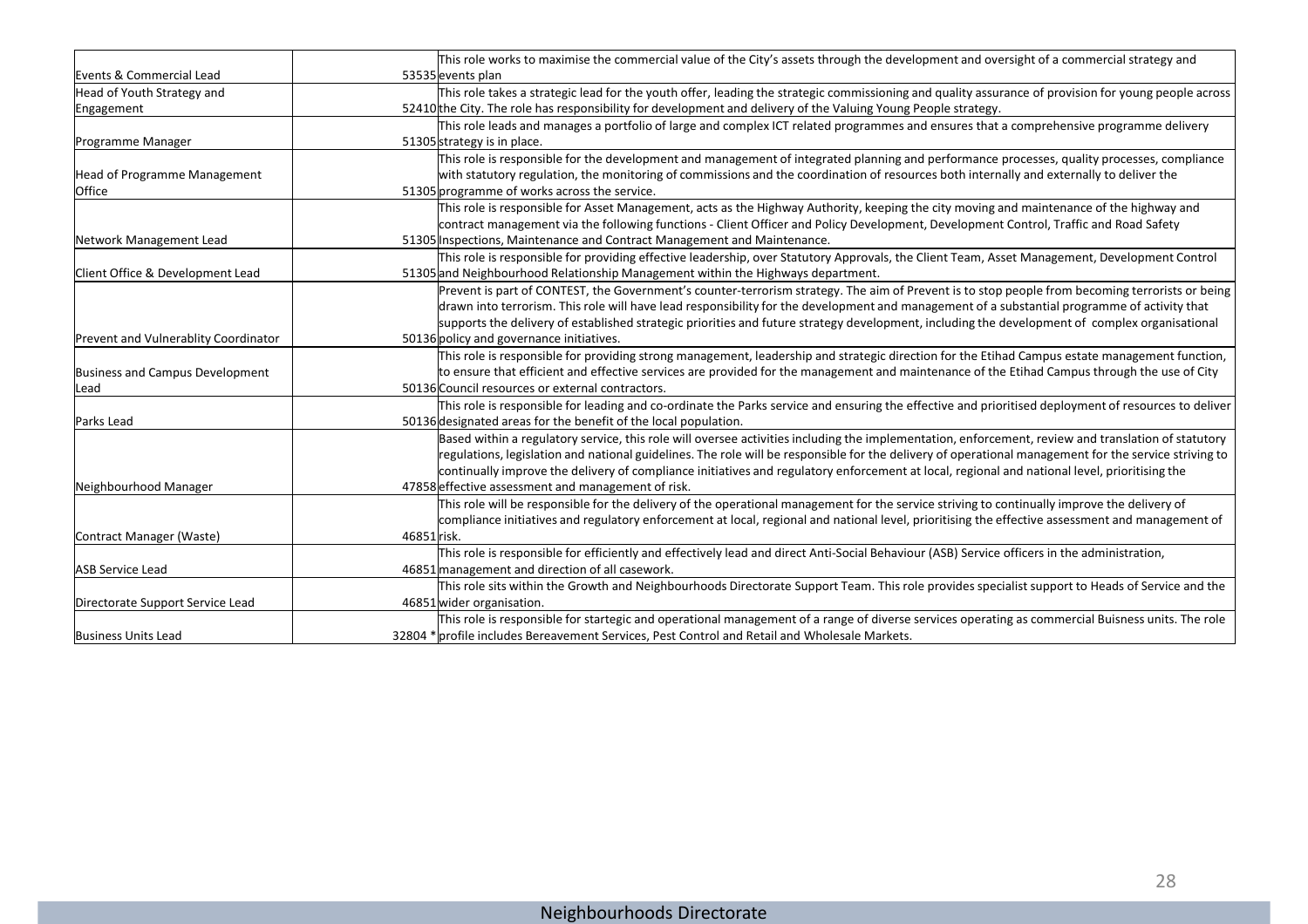|                                        | <b>Total Remuneration (Full</b> |                                                                                                                                                                                                                                                                                                      |
|----------------------------------------|---------------------------------|------------------------------------------------------------------------------------------------------------------------------------------------------------------------------------------------------------------------------------------------------------------------------------------------------|
| <b>Role Title</b>                      | <b>Time Equivelant)</b>         | <b>Role Descriptor</b>                                                                                                                                                                                                                                                                               |
| Director of City Centre Growth &       |                                 | This role provides the leadership for the City Centre, working with business, the development community and other key stakeholders to drive                                                                                                                                                          |
| Infrstructure                          |                                 | 95953 forward commercial, residential and other associated growth initiatives                                                                                                                                                                                                                        |
|                                        |                                 | This role manages the Council's planning, licensing and building control functions which ensuring the effective delivery of these statutory                                                                                                                                                          |
| Director of Licensing & Build Control  |                                 | 95953 compliance functions whilst supporting neighbourhood and citywide development and growth priorities.                                                                                                                                                                                           |
|                                        |                                 | This role will provide Strategic leadership for the delivery of Manchester's Local Industry Strategy which outlines the long-tem policy priorities to                                                                                                                                                |
| Director of Inclusive Growth           |                                 | 95953 help guide industrial development and plan for good jobs and growth in Greater Manchester.                                                                                                                                                                                                     |
|                                        |                                 | This role heads identified transformational regeneration initiatives including identified residential schemes that are spatially-focused to support                                                                                                                                                  |
|                                        |                                 | the transformation and regeneration of the city outside the City Centre core. This involves the leadership of multi-disciplinary teams drawn from                                                                                                                                                    |
| Head of Residential Growth             |                                 | 80289 across the City Council and key partners.                                                                                                                                                                                                                                                      |
|                                        |                                 | This role leads and manages a team of client relationship managers, ensuring excellent customer care through engaging with both internal and                                                                                                                                                         |
|                                        |                                 | external customers to understand business and operating environments and translating those customer requirements and objectives into                                                                                                                                                                 |
| Head of Corporate Estates & Facilities |                                 | 78715 property requirements.                                                                                                                                                                                                                                                                         |
|                                        |                                 | This role leads the Property Development Team within Strategic Development to deliver identified transformational regeneration initiatives                                                                                                                                                           |
| Head of Development                    |                                 | 78715 including identified development schemes that are spatially-focussed to support the transformation and regeneration of the city.                                                                                                                                                               |
|                                        |                                 | This role manages the Strategic Housing function, working to implement the Council's Housing Strategy and Housing contributions to Strategic                                                                                                                                                         |
| Head of Housing Serivces               |                                 | 78715 Regeneration Frameworks (SRF's), Local Plans and other relevant Economic Strategies/Policies.                                                                                                                                                                                                  |
|                                        |                                 | This role heads the Manchester Adult Education Service which delivers education opportunities for Adults in a range of dedicated centres and                                                                                                                                                         |
| Head of MAES                           |                                 | 74175 other venues across the City.                                                                                                                                                                                                                                                                  |
|                                        |                                 | This role co-ordinates with all City Centre stakeholders to lead on the production and implementation of a single strategic plan for City Centre                                                                                                                                                     |
| City Centre Public Services Manager    |                                 | 69898 leadership and management.                                                                                                                                                                                                                                                                     |
|                                        |                                 | This role leads on the provision of facilities management across Manchester City Council's property portfolio, including building cleaning, reactive                                                                                                                                                 |
| Head of Facilities Management &        |                                 | maintenance and planned preventative maintenance. The role also provides oversight to the Council's catering provision to schools across the                                                                                                                                                         |
| Catering                               | 69898 City.                     |                                                                                                                                                                                                                                                                                                      |
| Development & Special Project          |                                 |                                                                                                                                                                                                                                                                                                      |
| Manager                                |                                 | 69898 This role leads on the provision of specialist technical planning advice and support to strategic developments within the City.                                                                                                                                                                |
|                                        |                                 | This role co-ordinates with all City Centre stakeholders to lead on the production and implementation of a single strategic plan for City Centre                                                                                                                                                     |
| City Centre Public Services Manager    |                                 | 68526 leadership and management.                                                                                                                                                                                                                                                                     |
|                                        |                                 | This role works closely with both internal and external customers and is accountable for the successful delivery of all property/delivery related                                                                                                                                                    |
| City Centre Development Manager        |                                 | 63307 services in an assigned portfolio area, including strategic planning around property assets.                                                                                                                                                                                                   |
|                                        |                                 | This role is responsible for leading and driving a wide portfolio of new and existing City Centre initiatives in partnership with a wide range of                                                                                                                                                    |
| City Centre Growth Manager             |                                 | 63307 senior stakeholders within the City and at a regional and national level.                                                                                                                                                                                                                      |
|                                        |                                 |                                                                                                                                                                                                                                                                                                      |
| Development Manager                    |                                 | 63307 This role takes a strategic lead in the provision of property advice and input into major commercial and residential development schemes.<br>This role works closely with both internal and external customers and is accountable for the successful delivery of all property/delivery related |
| Head of Corporate Estates              |                                 |                                                                                                                                                                                                                                                                                                      |
|                                        |                                 | 62066 services in an assigned portfolio area, including strategic planning around property assets.                                                                                                                                                                                                   |
| FM Service Lead                        |                                 | 54674 This role provides operational oversight to the Council's facilities management function.                                                                                                                                                                                                      |
| Housing Strategy & Partnerships        |                                 | This role leads on the development and implementation of innovative strategies and policies in relation to housing, particularly in relation to the                                                                                                                                                  |
| Manager                                |                                 | 54674 Council's relationships with Registered Social Landlords and Arms-Length Management Organisations.                                                                                                                                                                                             |
|                                        |                                 | This role leads on securing and directing resources for strategic investment projects in relation to housing and is accountable for the successful                                                                                                                                                   |
| Housing Investments Manager            |                                 | 54674 delivery of high value, large scale, long-term programmes of work.                                                                                                                                                                                                                             |
|                                        |                                 |                                                                                                                                                                                                                                                                                                      |
| Resource & Performance Manager         |                                 | 54674 This role leads the support functions for adult education services, including learner support, administration and performance measurement.                                                                                                                                                     |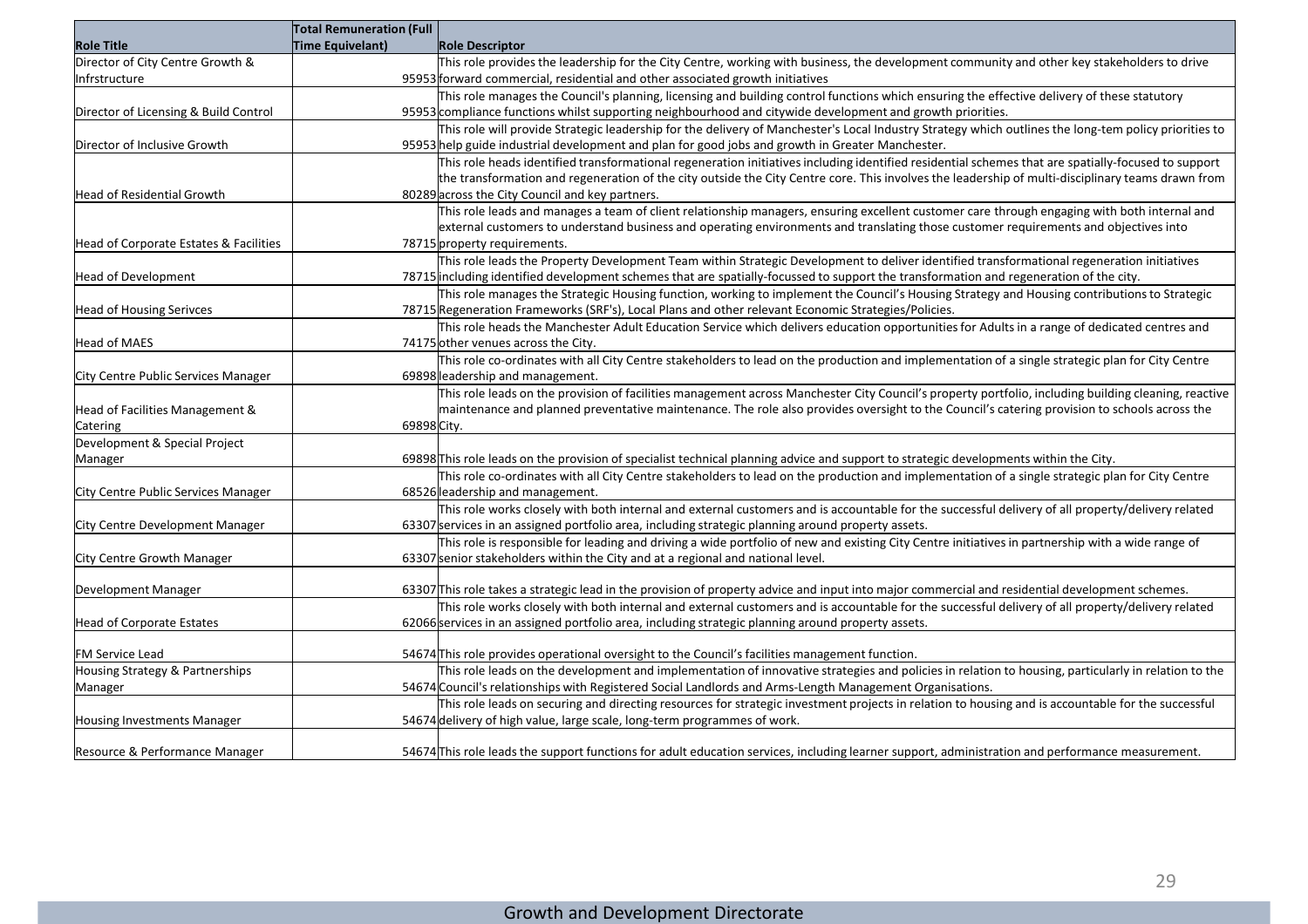| Area Adult Education Manager                | 54674 This role leads the delivery of education opportunities for adults in a specific geographical area of the City.                                                                                                                                                                                                                                                                                                                                                                                                                                                                                    |
|---------------------------------------------|----------------------------------------------------------------------------------------------------------------------------------------------------------------------------------------------------------------------------------------------------------------------------------------------------------------------------------------------------------------------------------------------------------------------------------------------------------------------------------------------------------------------------------------------------------------------------------------------------------|
| Principal Development Surveyor              | 53535 This role provides property advice and input into major commercial and residential development schemes.                                                                                                                                                                                                                                                                                                                                                                                                                                                                                            |
| Principal Development Surveyor              | 53535 This role provides property advice and input into major commercial and residential development schemes.                                                                                                                                                                                                                                                                                                                                                                                                                                                                                            |
| Principal Development Surveyor              | 53535 This role provides property advice and input into major commercial and residential development schemes.                                                                                                                                                                                                                                                                                                                                                                                                                                                                                            |
| Area Adult Education Manager                | 53535 This role leads the delivery of education opportunities for adults in a specific geographical area of the City.                                                                                                                                                                                                                                                                                                                                                                                                                                                                                    |
| Development Manager                         | 52692 This role takes a strategic lead in the provision of property advice and input into major commercial and residential development schemes.                                                                                                                                                                                                                                                                                                                                                                                                                                                          |
| Principal Development Surveyor              | 51305 This role provides property advice and input into major commercial and residential development schemes.                                                                                                                                                                                                                                                                                                                                                                                                                                                                                            |
| Housing Investment Manager Delivery<br>Lead | This role will provide leadership and direction to the City Council's input into the Joint Venture in relation to the development of strategies and<br>implementation plans for the delivery and long term management and maintenance of the £76m programme of enabling works and core<br>51305 infrastructure required to underpin the initial development phase of Northern Gateway.                                                                                                                                                                                                                   |
| Housing Investment Manager<br>Coordination  | This role will provide leadership and direction to the City Council's input into the Northern Gateway Joint Venture at a senior level in relation to<br>Governance and Co-ordination, Strategic Relationship and Communications, Social and Community Infrastructure, Policy and Strategy<br>Development, Community Engagement, Social Value and Local Benefit, operating in an environment in which there is a robust oversight and<br>governance arrangements are in place but they will take the lead in assessing options and making recommendations for significant investment<br>51305 programmes. |
| Building Control Manager                    | This role will provide strategic leadership in development and performance of the Building Control section and the implementation of initiatives<br>within the service and at corporate level, and will be responsible for decision making in relation to innovative, complex and sensitive technical<br>50136 and legislative issues, associated with Building Control process and legislation.                                                                                                                                                                                                         |
| Planning Section Manager                    | This role will provide strategic leadership in development and performance of the Planning section and the implementation of initiatives within<br>the service and will be responsible for decision making in relation to innovative complex and sensitive technical and legislative issues,<br>50136 associated with the Planning process and legislation.                                                                                                                                                                                                                                              |
| Development & Design Manager                | This role will take direct responsibility for the successful delivery of a programme of key strategic Housing Investment projects and initiatives to<br>50136 specified levels of time, budget and quality.                                                                                                                                                                                                                                                                                                                                                                                              |
| Programme Manager PFI                       | This role drives the programme of key strategic projects and the development and delivery of complex, high-profile housing strategies with<br>50136 strategic vision and leadership, embedding a culture of continuous improvement and performance management.                                                                                                                                                                                                                                                                                                                                           |
| Housing Access Manager                      | This role develops, implements and monitors strategic housing projects including the Corporate Housing Strategies and plays an active role on<br>50136 behalf of Manchester City Council in sub regional collaborations                                                                                                                                                                                                                                                                                                                                                                                  |
| Work and Skills Lead                        | This role will have lead responsibility for the development and management of a substantial programme of activity withi the Works and Skills<br>service, that supports the delivery of established strategic priorities and future strategy development, including the development of complex<br>50136 organisational policy and governance initiatives.                                                                                                                                                                                                                                                 |